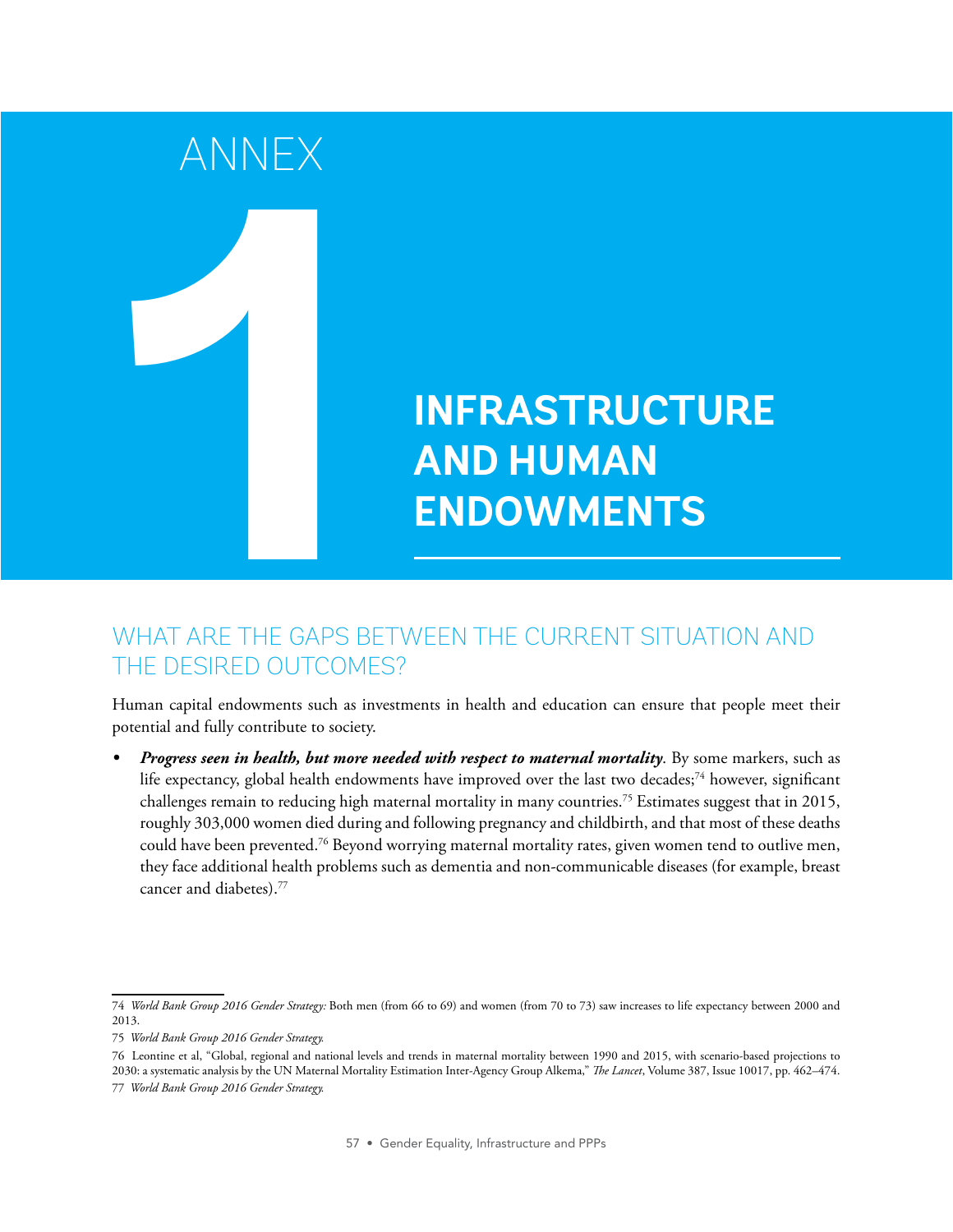*• Education gaps closing, but not evenly*. Gaps between boys and girls with regards to several aspects of education—including enrollment, completion of primary school, and transition to secondary school—have narrowed,<sup>78</sup> yet these gains do not accrue evenly across countries, with low-income countries seeing the poorest performance.79 Furthermore, girls in low-income countries who enter secondary school are less likely than boys to finish. The story at the tertiary level differs, with global enrollments for females stronger than those for males. However, gaps remain in the fields studied, with women being overrepresented in education and health, and underrepresented in engineering, manufacturing, construction and science.<sup>80</sup>

Overcoming these challenges requires addressing both demand and supply-side barriers. On the demand side, barriers to achieving adequate health and education outcomes include low economic resources, poor knowledge and information, limited mobility, and general social norms preventing women from seeking health care or girls from completing school. Supply-side barriers for health include availability and affordability of qualified healthcare providers, and adequacy of care; for education, they include availability of education facilities, services, and properly trained teachers.

## HOW CAN INFRASTRUCTURE HELP ADDRESS THESE GAPS?

The development of infrastructure—both the physical assets and corresponding services—can directly and indirectly address "gaps" between reality and desired outcomes for improved human endowments.

#### **On the Demand Side:**

- Development of well-designed transport and ICT services can encourage equal access to health services and education.
	- o **Transport:** it is documented that men and women have different travel patterns, and that women prioritize safe transport systems, more flexible transport links, and affordable fares. If a system does not meet these needs, then more barriers exist between women and health or education services—they may not feel safe, or the travel times may be too burdensome.<sup>81</sup>
	- **ICT:** The emergence of ICT, and the use of mobile phones, can provide broader developmental impact, and they are powerful tools for increasing access to education and other social services.

<sup>78</sup> Ibid.

<sup>79</sup> *World Bank Group 2016 Gender Strategy:* Only 23 percent of low-income countries have achieved gender parity at the primary level and 15 percent at secondary level.

<sup>80</sup> Ibid.

<sup>81</sup> For more discussion on gender and transport, see *Mobility for All: The link between Gender and Urban Transit, Interamerican Development Bank ,2014,*  or Gender Toolkit: Transport, Maximizing the Benefit for Improved Mobility for All, Asian Development Bank, 2013.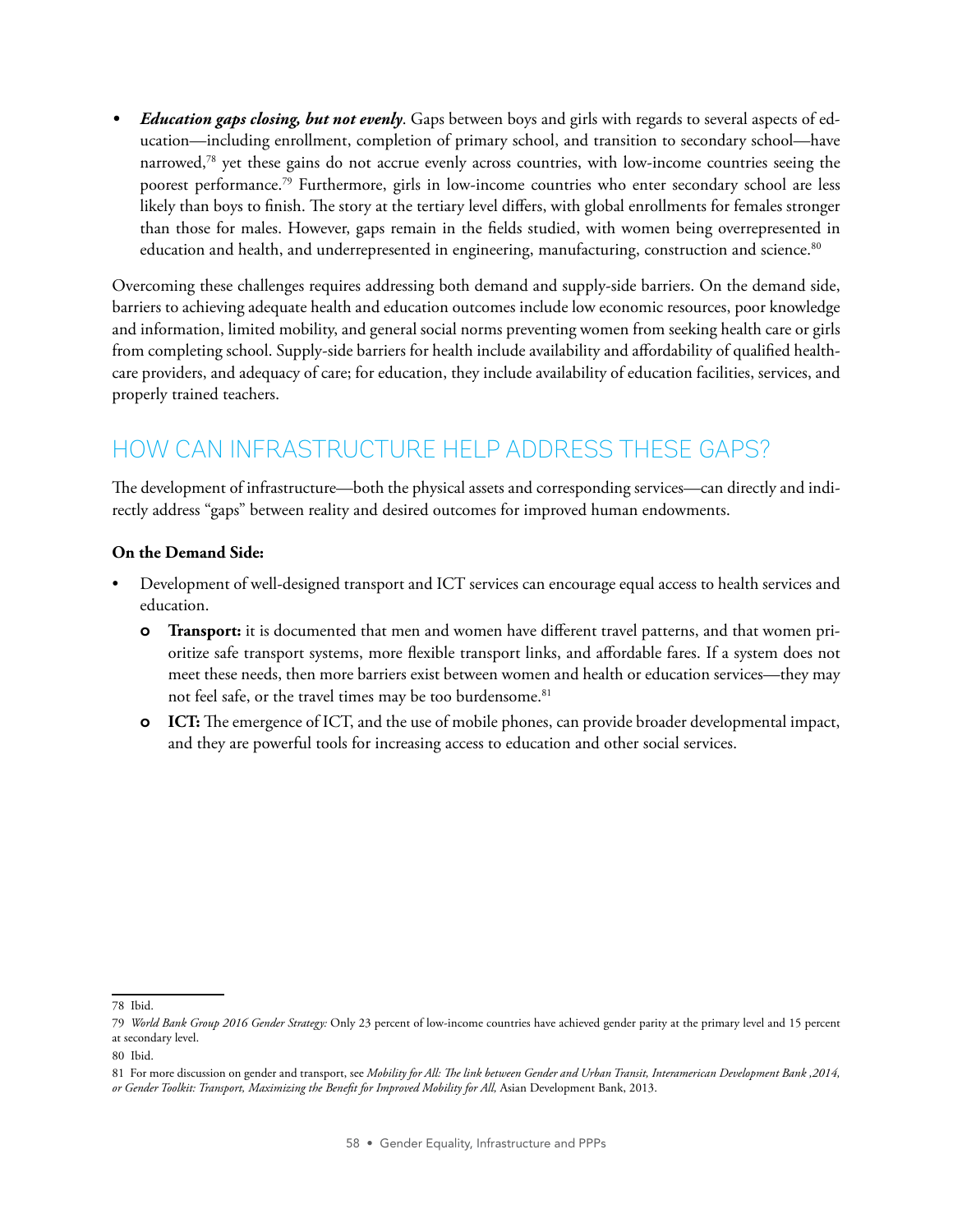#### **Transport's effect on Women Accessing Educational and Health Services**

Lack of appropriate transport and unsafe public spaces, where women risk sexual harassment and other forms for gender-based violence, make it difficult for women to move around freely. This can constrain their abilities to take advantage of educational opportunities and health services. In the Republic of Yemen, lack of mobility is cited as a major restriction on girls' ability to go to school, and one-third of women deliver babies without medical care because appropriate transportation is lacking.<sup>82</sup>

*Repurposed from: Klugman et al, Voice and Agency: Empowering Girls for Shared Prosperity, World Bank, 2014. Source: Appendix A.1: Concession Agreement—Schedule 4: Part 1*

82 *Gender and Transport in the Middle East and North Africa Region: Case Studies from West Bank and Yemen*, Report 54788-MNA, Middle East and North Africa Region Transport and Energy Unit, World Bank, 2011.

#### **On the Supply Side:**

- *• Access to water and sanitation* services can help reduce illnesses associated with poor drinking water, thus improving health outcomes and freeing time for educational or economic pursuits.<sup>83</sup>
- *Increasing electricity access* can enable the use of time-saving appliances, freeing time for men and women to take advantage of educational or study opportunities. It also promotes health benefits from cleaner air and reduced risk of burns, fires and accidents.<sup>84</sup>
- *Increasing access to healthcare facilities can improve health outcomes for women, provided there is good* quality of care. A study of maternal mortality and distance to hospitals in Tanzania found that a large distance to hospitals contributed to high levels of obstetric mortality.85
- *• Increasing access to education:* can help ensure that girls, particularly from rural areas, can continue their education. A project in Mauritania that helped build "proximity" schools in areas where there were no schools helped more than double the enrollment of girls in secondary school in just a few years.<sup>86</sup>
- *• Embedding human endowment concerns into broader infrastructure projects*
	- o These include benefit schemes and local area development activities, such as the benefit activities of the Nam Theun 2 Hydropower Project, described in Box 6.
	- o Projects can aim to prevent health risks such as gender-based violence; see, for example, the Vanuatu Aviation Project described in Box 11.

<sup>83</sup> A well-planned World Bank Rural Water Supply and Sanitation Project in Morocco demonstrated this. After project completion, time spent fetching water by women and girls was reduced by 50 to 90 percent. With more time and better health, female primary-school attendance in the project area increased by 21 percent (ICR Review, World Bank, Report number: ICRR11535).

<sup>84</sup> Kohlin et al, "Energy, Gender and Development: What are the linkages? Where is the evidence?" World Bank, 2011.

<sup>85</sup> Hanson, Claudia et al, *Maternal mortality and distance to facility based obstetric care in rural southern Tanzania: a secondary analysis of cross-sectional census data in 226,000 households,* Lancet Global Health, 2015.

<sup>86</sup> For example on Mauritania, see:<https://www.globalpartnership.org/blog/distance-shouldnt-stand-between-girl-and-her-education>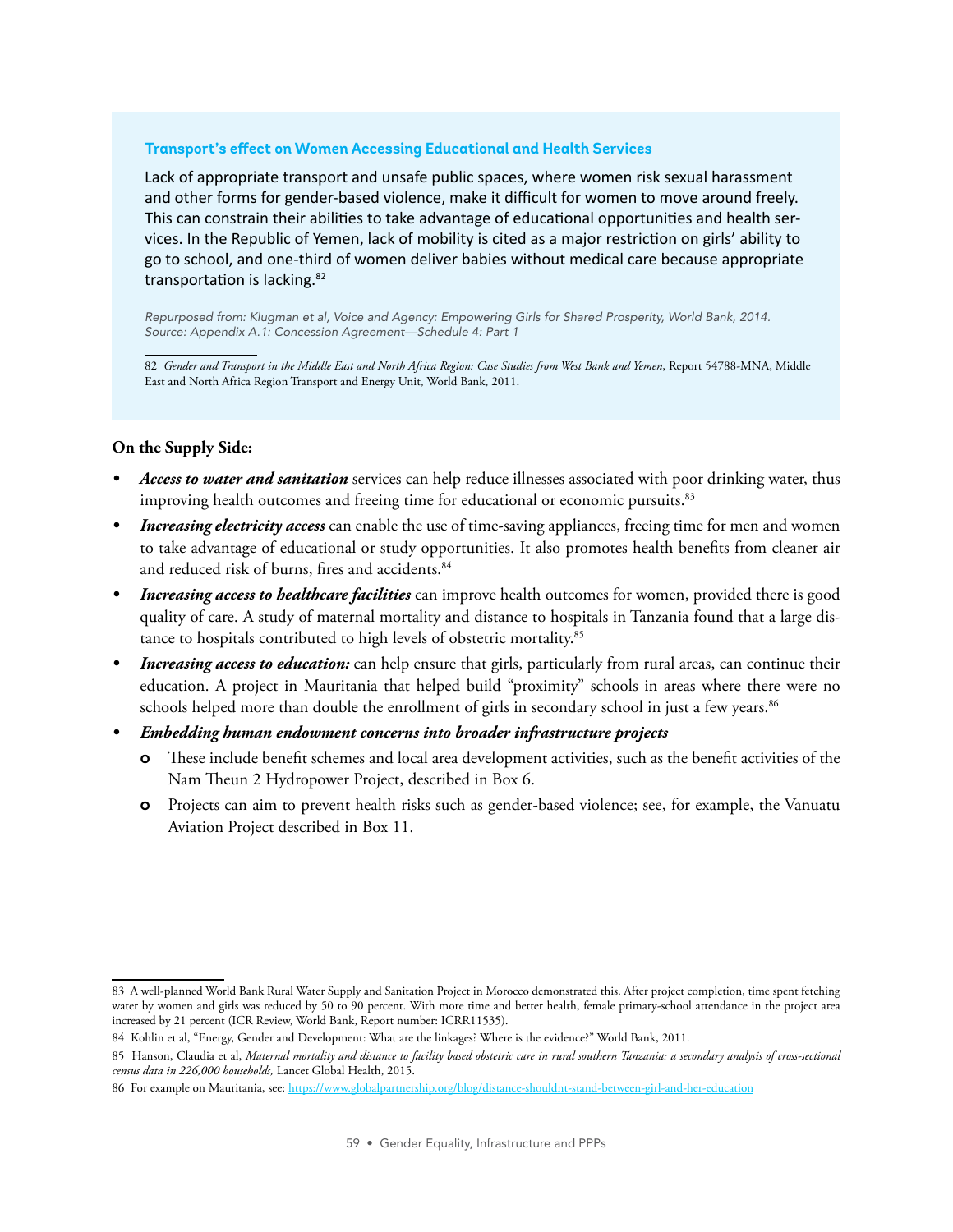

## WHAT ARE THE GAPS BETWEEN THE CURRENT SITUATION AND THE DESIRED OUTCOME?

According to the McKinsey Global Institute, if all countries match the rate of improvement of the fastest-improving country in their region with regards to women's participation in the labor force, global annual GDP could grow as much \$12 trillion by 2025.87 Unfortunately, almost universally across countries, women's labor-force participation pales in comparison to that of men.

Factors constraining women's participation are varied, but include:

- 1. Skills gaps;
- 2. Occupational sex segregation;
- 3. Lack of care services for dependents;
- 4. Limited mobility;
- 5. Time constraints related to unpaid drudgery work; and
- 6. Legal, regulatory and social restrictions.

Well-designed, easily accessible infrastructure and related services can be the key to helping women access jobs and economic opportunities, by both getting them to the jobs (such as through transport or ICT connections) or freeing their time from unpaid drudge work (such as collecting water) for opportunities in the formal labor

<sup>87</sup> *The power of parity: How advancing women's equality can add \$12 trillion to global growth,* McKinsey Global Institute (MGI), 2015.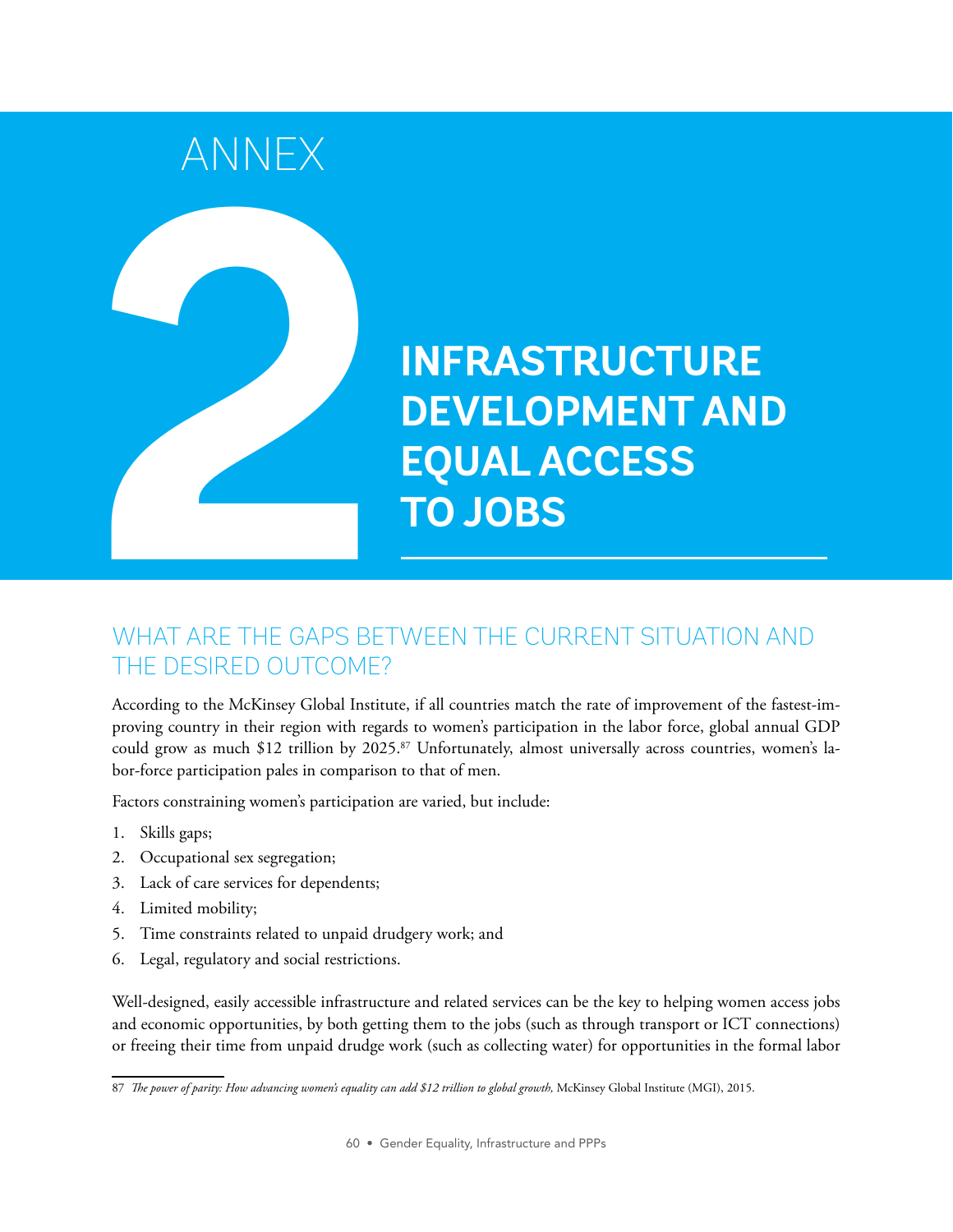market. Employment of women in infrastructure sectors, historically dominated by men, provides another pathway for improving women's labor-force participation.

## HOW CAN INFRASTRUCTURE HELP ADDRESS THESE GAPS?

Improved access to:

- … electricity has been shown to raise female employment, by freeing time from home-production activities and enabling home-based micro-enterprises. 88
- ... water and sanitation services can reduce time poverty, freeing time for paid work.<sup>89</sup>
- … safe, well-designed transport links in urban and rural areas can positively influence women's participation in the labor market.
- ... ICT connections can open new job markets and possibilities.<sup>90</sup>

The process of developing and operating infrastructure can provide opportunities to promote women-owned business along the infrastructure value chain<sup>91</sup> and expand economic opportunities for women.

<sup>88</sup> Dinkelman, Taryn, *The effects of rural electrification on employment: New evidence from South Africa, American Economic Review*, Vol. 101(7) ,pp. 3078- 3108, December 2011, appendices.

<sup>89</sup> A well-planned World Bank Rural Water Supply and Sanitation Project in Morocco demonstrated this. After project completion, time spent fetching water by women and girls was reduced by 50 to 90 percent. With more time and better health, female primary-school attendance in the project area increased by 21 percent (ICR Review, World Bank, Report number: ICRR11535).

<sup>90</sup> For a good example of this in practice, see: *Kosovo: Women in Online Work Pilot* (<http://www.worldbank.org/en/country/kosovo/brief/kosovo-wow>).

<sup>91</sup> This could work particularly well for off-grid renewable-energy solutions, as seen in the example of "Solar Sisters," which works with a womancentered direct-sales network to bring clean-energy technologies to remote communities in rural Africa. See more at<https://www.solarsister.org/about>.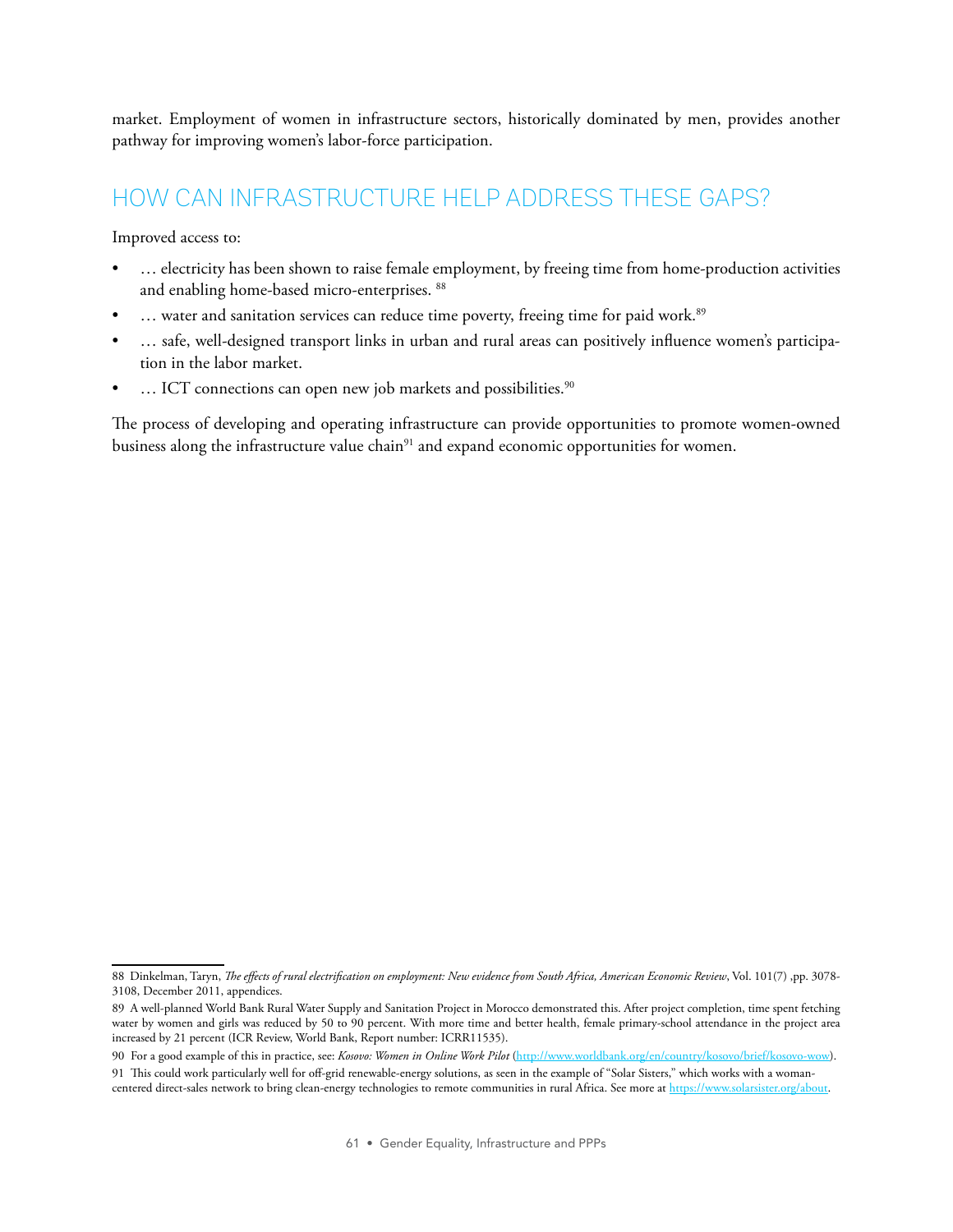

**DEVELOPMENT AND WOMEN'S OWNERSHIP AND CONTROL OF ASSETS**

## WHAT ARE THE GAPS BETWEEN THE CURRENT SITUATION AND THE DESIRED OUTCOME?

Owning assets such as land, housing and technology can help people generate income, facilitate access to capital and credit, and cope with and absorb unforeseen shocks.<sup>92</sup> Although many countries have taken steps to increase women's access to assets, numerous gaps exist. Barriers include not having access to financial accounts or credit, or not having proper identification, which prevent women from being able to get mortgages for land or houses, or to gain a connection to a service such as water or mobile phones.

## HOW CAN INFRASTRUCTURE HELP ADDRESS THESE GAPS?

These barriers will not be overcome by the presence of a physical infrastructure asset or service (as may be the case for human-endowment challenges); however, the process of building or providing infrastructure can provide unique entry points towards helping women overcome barriers to owning assets. Specifically, providing joint titling during the resettlement process is associated with large-scale infrastructure (see Box 3).

ICT infrastructure and its related services are a bit of an exception to this. Having good ICT networks (mobile or broadband) can foster a more digital economy, and enable a more connected society. Technology can facilitate women's access to financial markets, or can serve to build a credit history, which will then allow them to access credit for the purchase of larger assets.

<sup>92</sup> *World Bank Group Gender Strategy 2016.*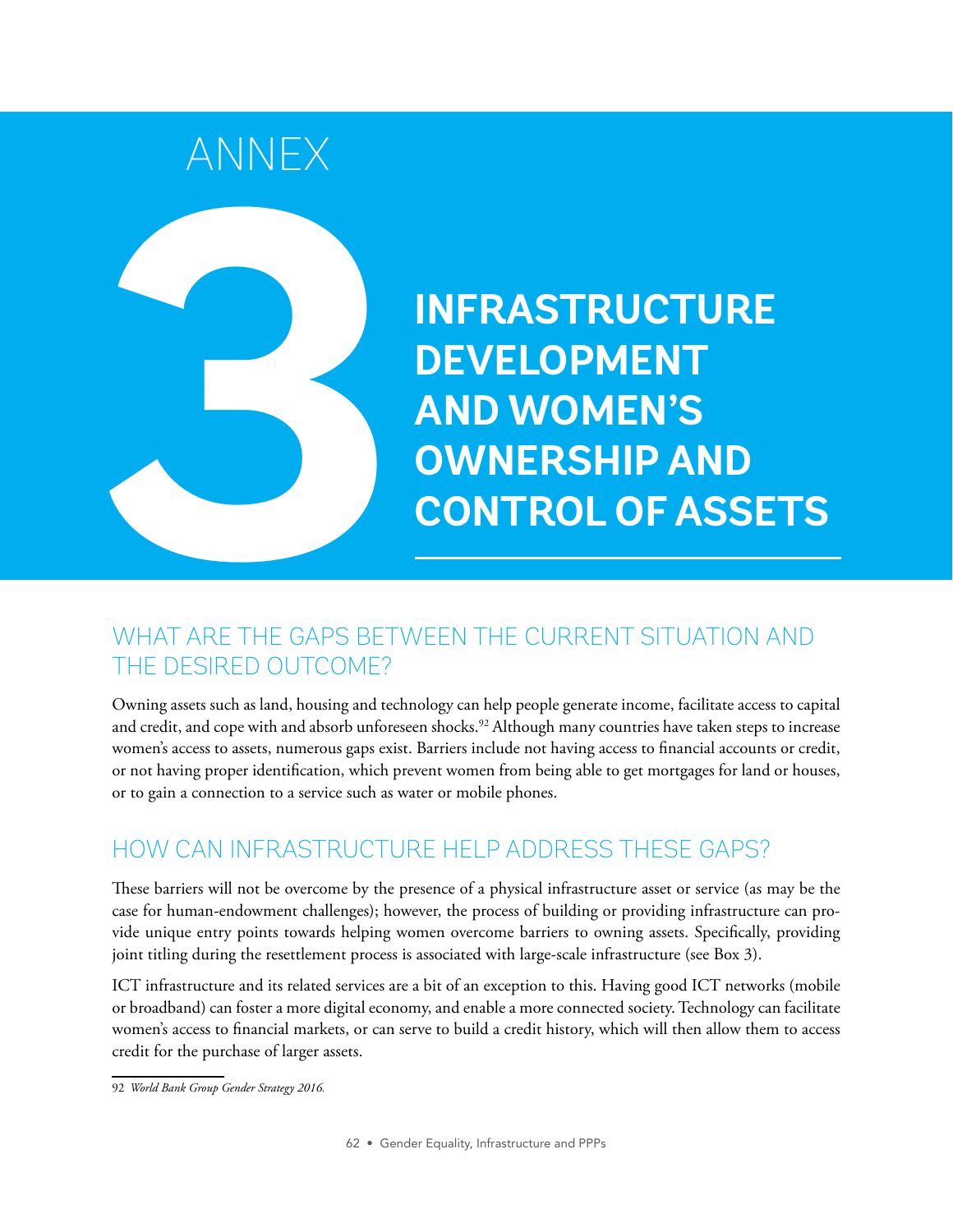

## WHAT ARE THE GAPS BETWEEN THE CURRENT SITUATION AND THE DESIRED OUTCOME?

Even where gaps in human capital and physical assets have narrowed, differences in gender outcomes can still occur when males and females have unequal capacity to exercise agency and participate fully in all aspects of life.<sup>93</sup>

- **Agency**—sometimes called empowerment<sup>94</sup>—refers to an individual or group's ability to make effective choices, and to transform those choices into desired outcomes, free of violence, retribution or fear.<sup>95</sup>
- **• Full and equal participation requires that all people have voice**—the ability to speak up, be heard, shape and share in discussions and decisions that affect them.<sup>96</sup>

Addressing voice and agency constraints, arguably one of the most challenging but potentially powerful aspects of promoting gender equality, requires engaging men and boys as change agents, and changing unequitable social norms, discriminatory laws and legal institutions. It also requires developing programs to promote economic opportunities, social protections and education.<sup>97</sup>

<sup>93</sup> WDR 2012.

<sup>94</sup> Klugman et al, *Voice and Agency: Empowering Girls for Shared Prosperity,* World Bank, 2014.

<sup>95</sup> Ibid.

<sup>96</sup> Ibid.

<sup>97</sup> *World Bank Group Gender Strategy 2016.*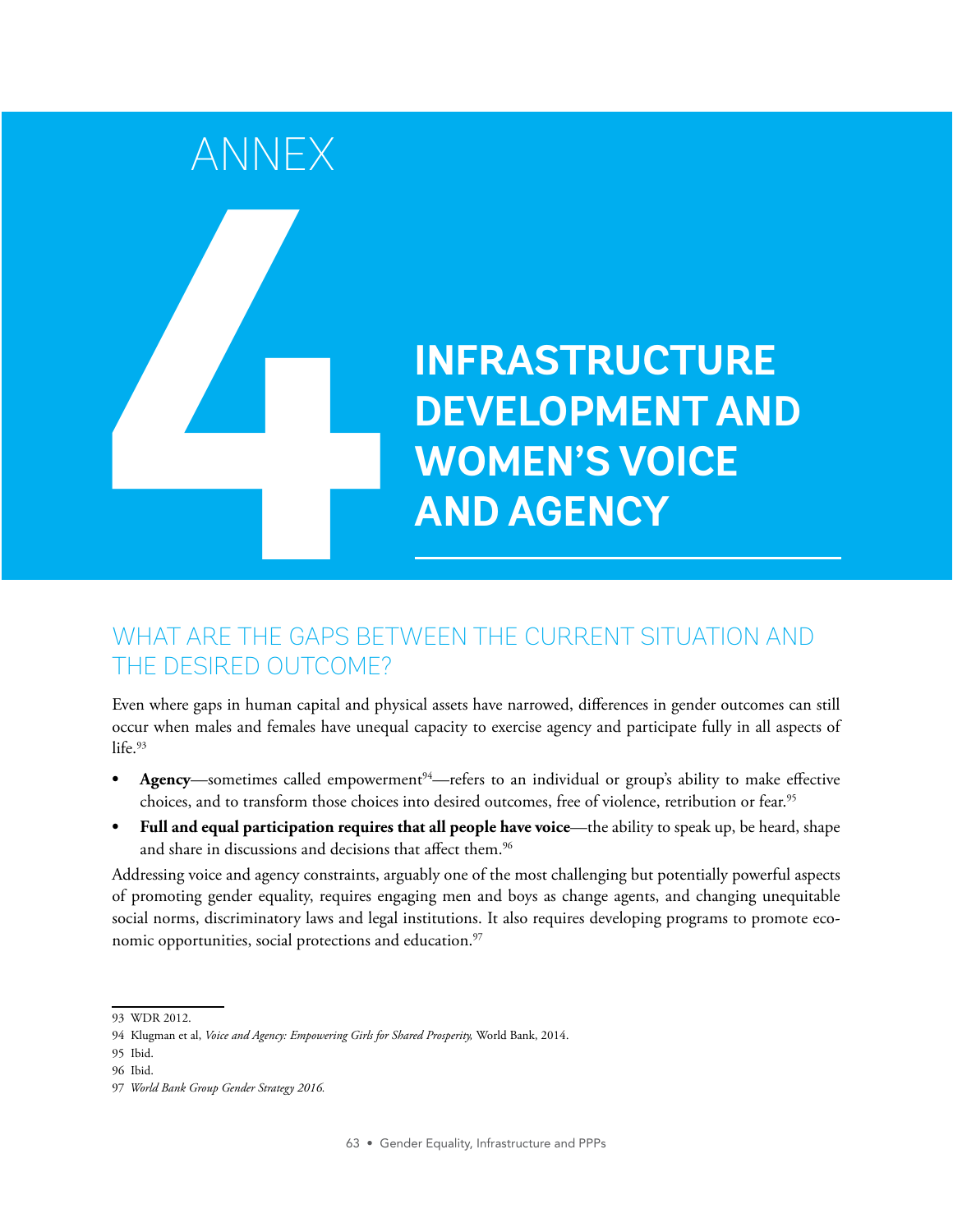Imperfect but useful measurements of the current progress on achieving equitable voice and agency is done through proxies. They show:<sup>98</sup>

- Gender-based violence is a global epidemic that affects women across all regions of the world;
- Many girls have limited control over their sexual and reproductive rights;
- Fewer women than men own land and housing; and
- Women are underrepresented in the halls of power.

## HOW CAN INFRASTRUCTURE HELP ADDRESS THESE GAPS?

The process of developing and providing infrastructure assets and services provides ample opportunities to enhance women's voice and agency:

- **• Including women's voice** in the planning, design, implementation and monitoring of projects can enhance agency and voice and lead to better-designed infrastructure.
- **• Providing opportunities for skills development, leadership and mentorship** through jobs associated with infrastructure projects can lead to increased agency for women (see Box 8).
- **• Requiring female participation in local decision-making bodies** such as water boards can improve service quality and trigger factors that increase women's agency.
- **Deploying mechanisms to prevent GBV:** New processes, such as the "code of conduct" (see Box 11 and Annex 6) promoted by the World Bank can make private firms involved in the construction of infrastructure processes part of the equation to promote gender equality.

It must be underscored that agency is complex and very dependent on local context and social norms. Often social norms prevent the effectiveness of policies and services. For example, social norms are the most frequently reported constraint on physical mobility, followed by public safety (infrastructure is rarely mentioned).<sup>99</sup> As agency is intrinsically linked with human endowments and economic empowerment, where infrastructure fills gaps in those arenas, it also helps improve agency outcomes. Experience suggests that economic growth can expand infrastructure services (for example, rural electrification) which can then reduce constraints on women's time, giving women more opportunity to earn money, which can increase their bargaining power in households.

<sup>98</sup> Klugman et al, *Voice and Agency: Empowering Girls for Shared Prosperity,* World Bank, 2014.

<sup>99</sup> [Defining Gender in the 21st Century: A Multi-Country Qualitative Study of Gender and Economic Choice,](http://econ.worldbank.org/WBSITE/EXTERNAL/EXTDEC/EXTRESEARCH/EXTWDRS/EXTWDR2012/0,,contentMDK:22850827~menuPK:7779406~pagePK:64167689~piPK:64167673~theSitePK:7778063,00.html#Scope) World Bank, 2011.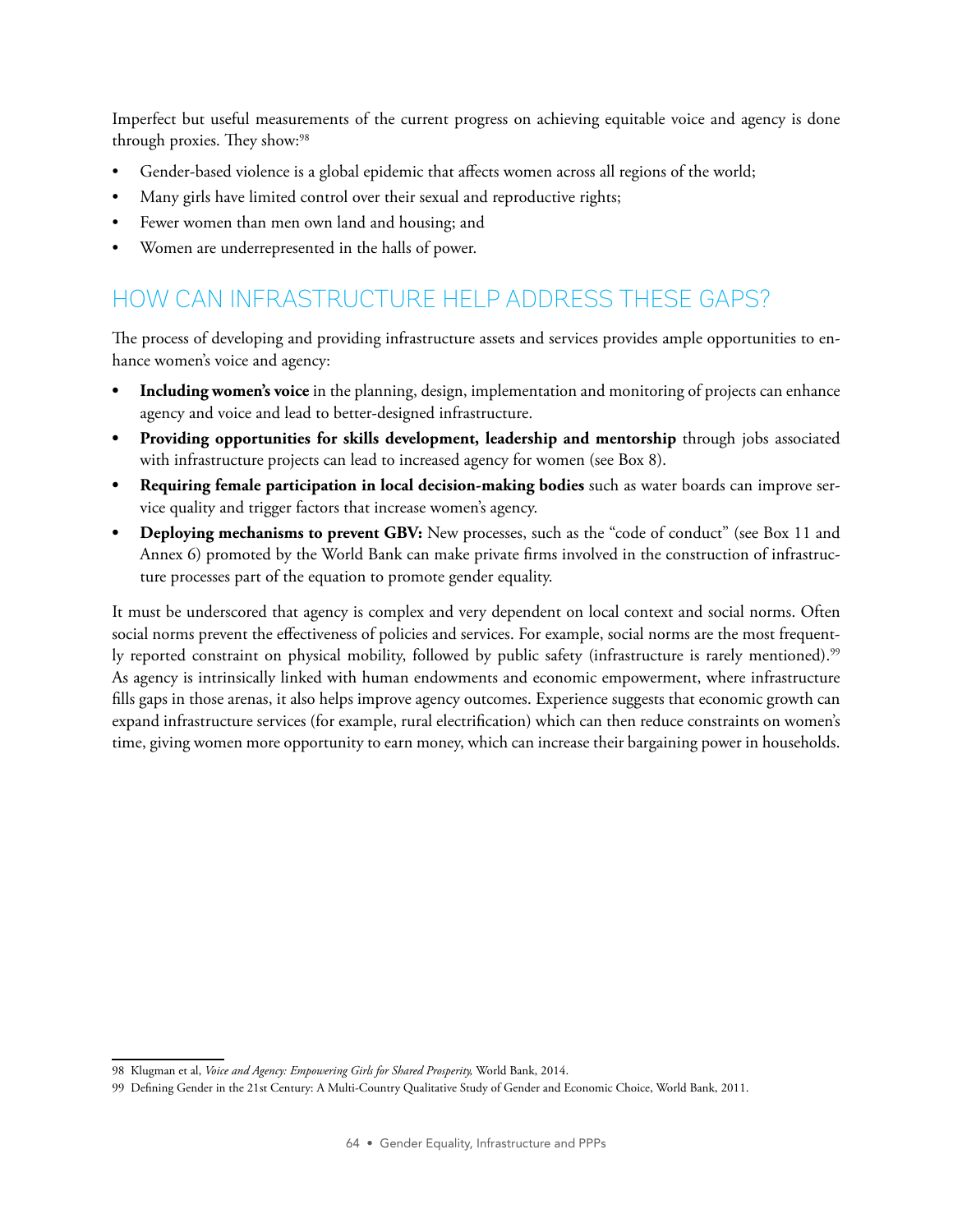## ANNEX



# **GENDER-SENSITIVE INDICATORS— INFRASTRUCTURE PROJECT CYCLE<sup>100</sup>**

100 From *Checklist for Gender Mainstreaming in the Infrastructure Sector*, AfDB, 2009.

| <b>Phase</b>                              | <b>Indicators</b>                                                                                                                                                                                                                                                                                                                                                                                                                                                                                     |
|-------------------------------------------|-------------------------------------------------------------------------------------------------------------------------------------------------------------------------------------------------------------------------------------------------------------------------------------------------------------------------------------------------------------------------------------------------------------------------------------------------------------------------------------------------------|
| Project design<br>and input<br>indicators | • Infrastructure constraints on men's productive roles and women's economic, domestic and community-<br>management roles addressed                                                                                                                                                                                                                                                                                                                                                                    |
|                                           | • The economic and cultural issues affecting women's and men's access to transport and services identified<br>and addressed                                                                                                                                                                                                                                                                                                                                                                           |
|                                           | • Staff on project coordination team identified to facilitate women's participation in the project                                                                                                                                                                                                                                                                                                                                                                                                    |
|                                           | HIV/AIDS indicators related to awareness, access to health services, treatment and counseling<br>$\bullet$                                                                                                                                                                                                                                                                                                                                                                                            |
|                                           | Overall institutional structure set-up helps to encourage staff to address gender in their projects (this<br>$\bullet$<br>can be through increased gender sensitization of staff; providing appropriate tools to undertake gender-<br>sensitive monitoring; ensuring quarterly progress reports are reporting gender-disaggregated data on<br>project achievements; establishing dialogue amongst staff on constraints and achievements in addressing<br>gender issues in the project, and so forth.) |
| Project<br>implementation<br>indicators   | • Gender responsiveness of institutional arrangements and delivery systems for inputs<br>Participatory project planning and implementation with women and men in communities, including<br>procurement activities of the project<br>Training, capacity building and methodologies cater to both women and men<br>HIV/AIDS awareness campaigns for workers, communities and activities promoting access to health<br>$\bullet$<br>services, treatment and counselling                                  |
| Project output<br>indicators              | • Increase in number of women selected to participate in project activities, such as road or path<br>construction and maintenance<br>• Increase in ratio of women to men with access to appropriate physical infrastructure<br>• Increase in ratio of women to men with access to employment and income-generating activities<br>• Increase in HIV/AIDS awareness, access to health services, treatment and counselling                                                                               |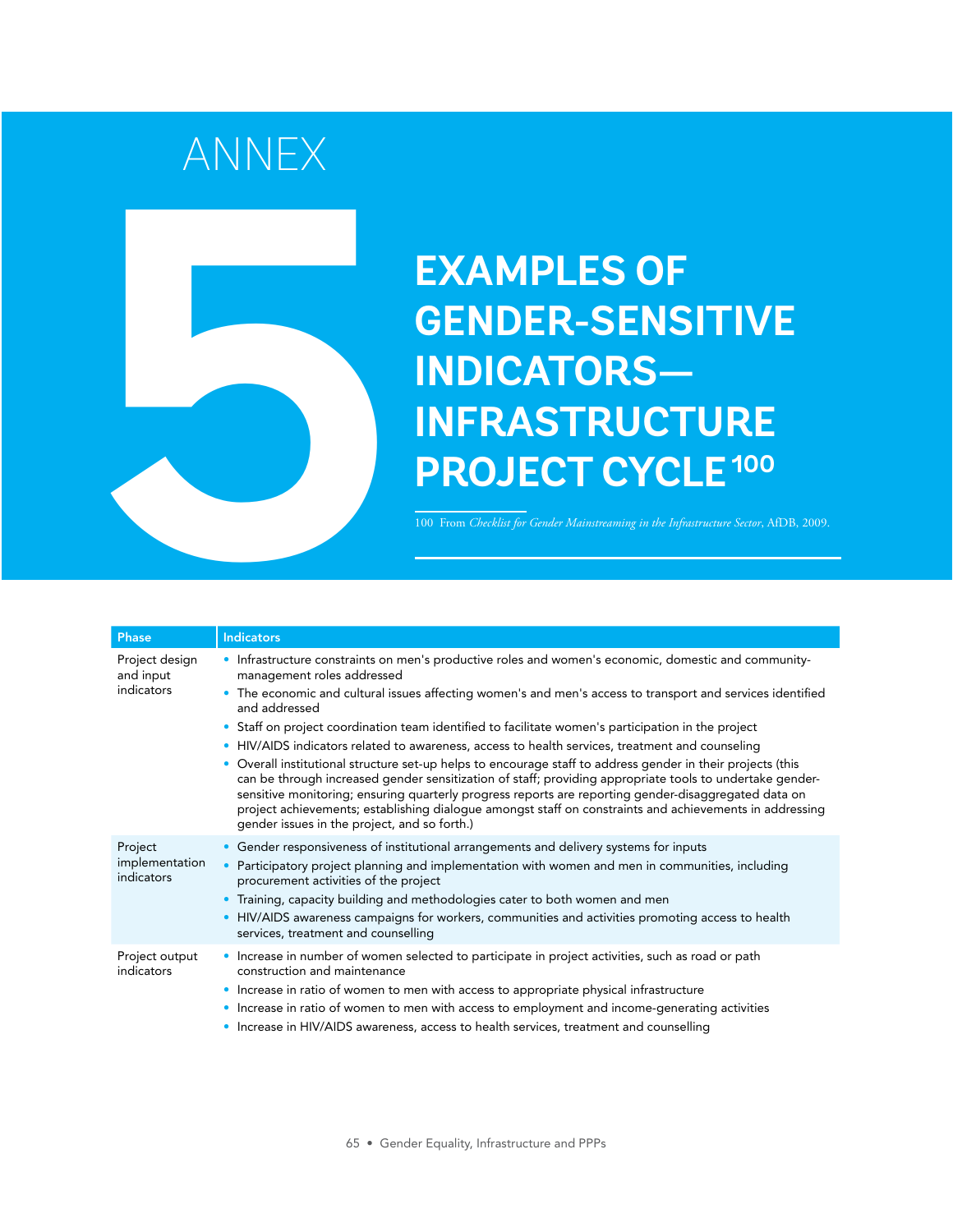| Phase                         | <b>Indicators</b>                                                                                                                                                                                                                                                              |
|-------------------------------|--------------------------------------------------------------------------------------------------------------------------------------------------------------------------------------------------------------------------------------------------------------------------------|
| Project impacts<br>indicators | • Reduced time and costs for women and men taking goods to the market<br>• Increased income for women and men<br>• Increased number of women and men entrepreneurs on roadsides<br>• Reduced traffic-related accidents<br>• Increase in security for communities in the region |
|                               | • Increase in enrolment rates in primary and secondary schools<br>• Improved women's participatory and decision-making skills in community infrastructure-<br>management issues                                                                                                |
|                               | • Improved maternal and child health;<br>• Reduced HIV/AIDS prevalence                                                                                                                                                                                                         |

Other sources for gender and infrastructure-related indicators include:

- Roads to agency: Effects of Enhancing Women's Participation in Rural Roads Projects on Women's Agency. World Bank, 2015, Table 2 "Suggested Gender-Sensitive Monitoring Indicators."
- *• Tool kit on gender equality results and indicators*, Asian Development Bank, 2013. This includes a great discussion of setting a gender-sensitive results framework and includes multiple sample gender-sensitive indicators across sectors.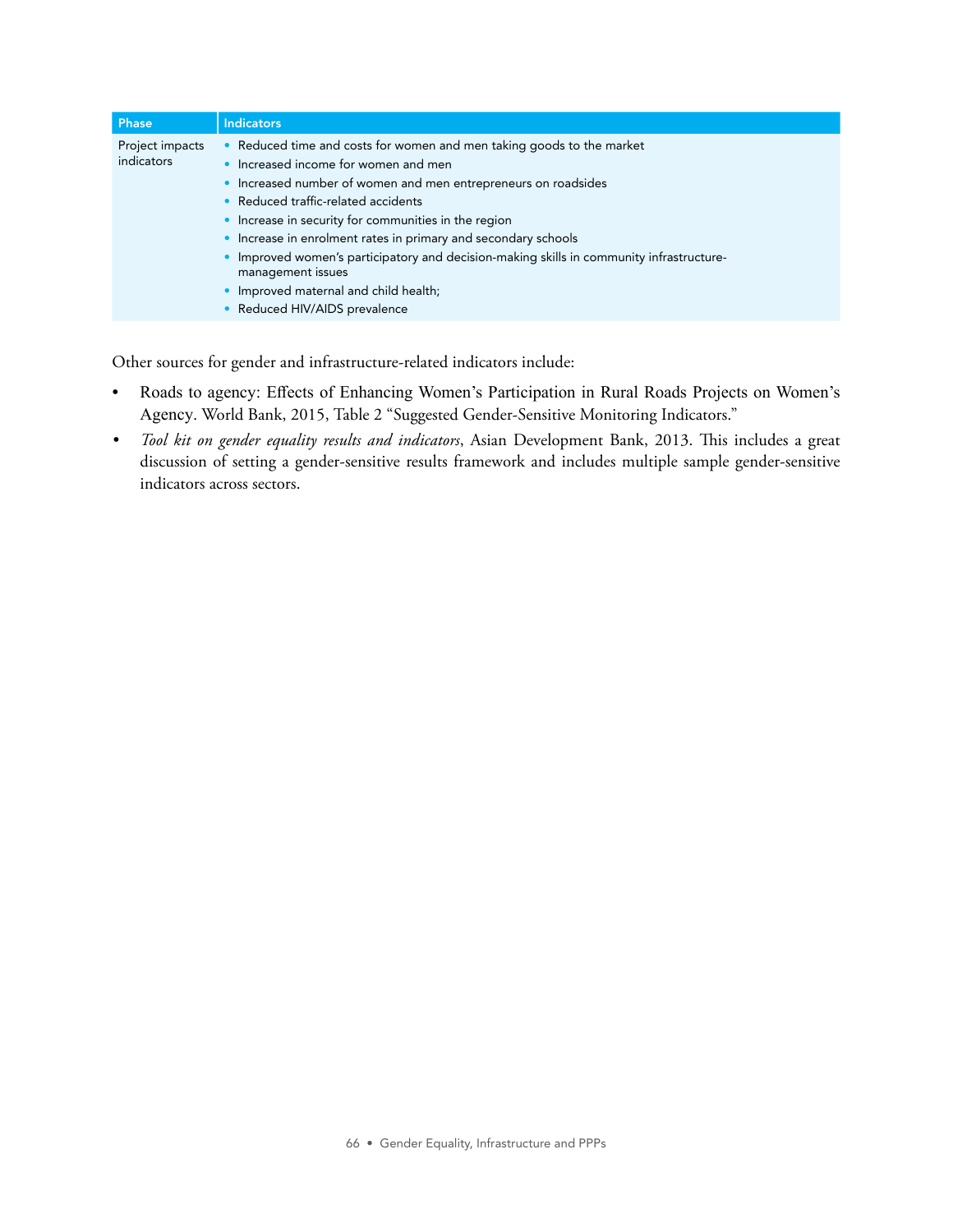

*Note: The following codes of conduct were developed for the World Bank Pacific Island Country Transport Projects, as adapted from codes of conduct developed by the United Nations. Three codes are presented here: one for the contracting firm, one for firm managers, and one for individual workers. These codes provide a useful model for adaptation and inclusion in other projects, although there is more to learn to assess the effectiveness of the respective tools.*

## Company Code of Conduct Implementing ESHS and OHS Standards Preventing Gender-Based Violence

The company is committed to ensuring that the project is implemented in such a way which minimizes any negative impacts on the local environment, communities, and its workers. This will be done by respecting the environmental, social, health and safety (ESHS) standards, and ensuring appropriate occupational health and safety (OHS) standards are met. The company is also committed to creating and maintaining an environment where children under the age of 18 will be protected, and where Sexual Exploitation and Abuse (SEA) and sexual harassment have no place. Improper actions towards children, SEA and sexual harassment are acts of Gender-Based Violence (GBV) and as such will not be tolerated by any employee, sub-contractors, supplier, associate, or representative of the company.

Therefore, to ensure that all those engaged in the project are aware of this commitment, the company commits to the following core principles and minimum standards of behavior that will apply to all company employees, associates, and representatives, including sub-contractors and suppliers, without exception: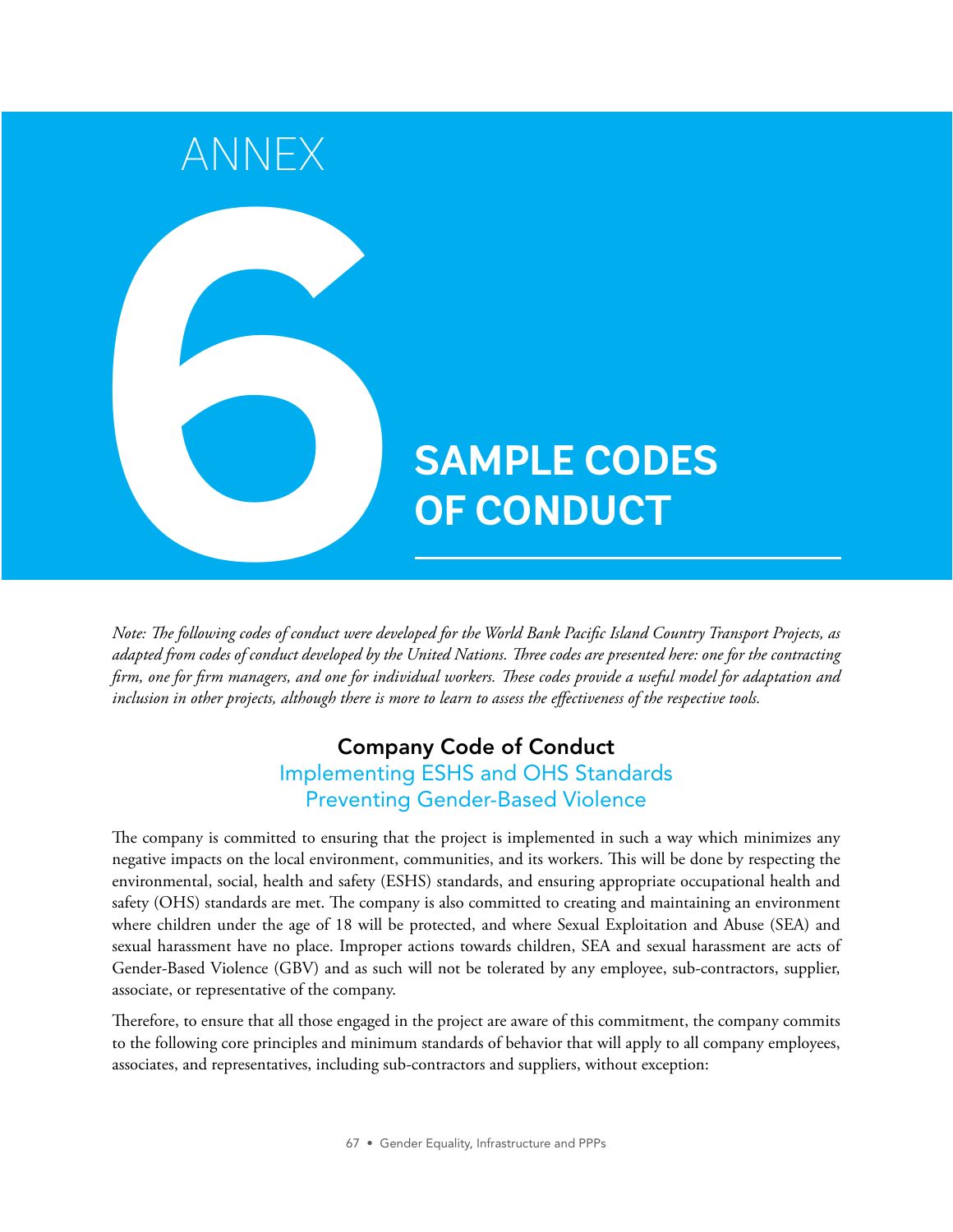#### **General**

- 1. The company—and therefore all employees, associates, representatives, sub-contractors and suppliers commits to complying with all relevant national laws, rules and regulations.
- 2. The company commits to fully implementing its Contractors Environmental and Social Management Plan (C-ESMP) as approved by the client.
- 3. The company commits to treating women, children (persons under the age of 18), and men with respect regardless of race, color, language, religion, political or other opinion, national, ethnic or social origin, property, disability, birth or other status. Acts of GBV are in violation of this commitment.
- 4. The company shall ensure that interactions with local community members are done with respect and non-discrimination.
- 5. Demeaning, threatening, harassing, abusive, culturally inappropriate, or sexually provocative language and behavior are prohibited among all company employees, associates, and its representatives, including sub-contractors and suppliers.
- 6. The company will follow all reasonable work instructions (including regarding environmental and social norms).
- 7. The company will protect and ensure proper use of property (for example, to prohibit theft, carelessness or waste).

#### **Health and Safety**

- 8. The company will ensure that the project's OHS Management Plan is effectively implemented by company's staff, as well as sub-contractors and suppliers.
- 9. The company will ensure that all persons on-site wear prescribed and appropriate personal protective equipment, preventing avoidable accidents, and reporting conditions or practices that pose a safety hazard or threaten the environment.
- 10. The company will:
	- i. Prohibit the use of alcohol during work activities
	- ii. Prohibit the use of narcotics or other substances which can impair faculties at all times
- 11. The company will ensure that adequate sanitation facilities are available on site and at any worker accommodations provided to those working on the project.
- 12. The company will not hire children under the age of 18 for construction work, or allow them on the work site, due to the hazardous nature of construction sites.

#### **Gender-Based Violence**

- 13. Acts of GBV constitute gross misconduct and are therefore grounds for sanctions, which may include penalties and/or termination of employment and, if appropriate, referral to the police for further action.
- 14. All forms of GBV are unacceptable, regardless of whether they take place on the work site, the work site surroundings, at worker's camps or within the local community.
- 15. Sexual harassment of work personnel and staff (e.g. making unwelcome sexual advances, requests for sexual favors, and other verbal or physical conduct of a sexual nature) are acts of GBV and are prohibited.
- 16. Sexual favors (e.g. making promises of favorable treatment such as promotions, threats of unfavorable treatment such as losing a job, payments in kind or in cash dependent on sexual acts) and any form of humiliating, degrading or exploitative behavior are prohibited.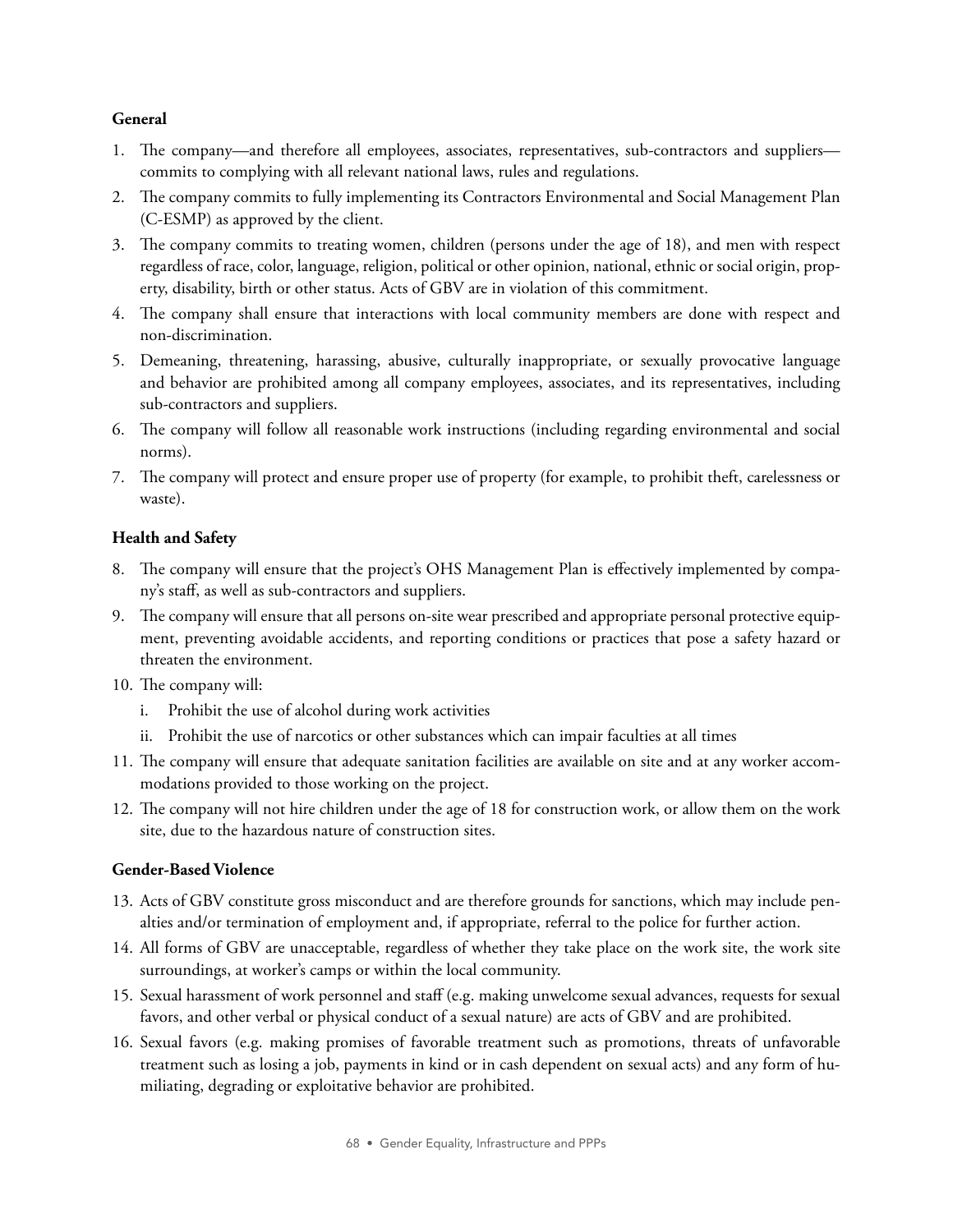- 17. The use of prostitution in any form at any time is strictly prohibited.
- 18. Sexual contact or activity with children under 18—including through digital media—is prohibited. Mistaken belief regarding the age of a child is not a defense. Consent from the child is also not a defense or excuse.
- 19. Unless there is full consent<sup>101</sup> by all parties involved in the sexual act, sexual interactions between the company's employees (at any level) and members of the communities surrounding the work place are prohibited. This includes relationships involving the withholding/promise of actual provision of benefit (monetary or non-monetary) to community members in exchange for sex (including prostitution). Such sexual activity is considered "non-consensual" within the scope of this Code.
- 20. In addition to company sanctions, legal prosecution of those who commit acts of GBV will be pursued if appropriate.
- 21. All employees, including volunteers and sub-contractors, are highly encouraged to report suspected or actual acts of GBV by a fellow worker, whether in the same company or not. Reports must be made in accordance with project's GBV Allegation Procedures.
- 22. Managers are required to report and act to address suspected or actual acts of GBV as they have a responsibility to uphold company commitments and hold their direct reports responsible.

#### **Implementation**

To ensure that the above principles are implemented effectively the company commits to:

- 23. Ensuring that all managers sign the project's Manager's Code of Conduct detailing their responsibilities for implementing the company's commitments and enforcing the responsibilities in the Individual Code of Conduct
- 24. Ensuring that all employees sign the project's Individual Code of Conduct confirming their agreement to comply with ESHS and OHS standards, and not to engage in activities resulting in GBV, child endangerment or abuse, or sexual harassment
- 25. Displaying the Company and Individual Codes of Conduct prominently and in clear view at workers' camps, offices, and in public areas of the work space; examples of areas include waiting, rest and lobby areas of sites, canteen areas and health clinics
- 26. Ensuring that posted and distributed copies of the Company and Individual Codes of Conduct are translated into the appropriate language of use in the work site areas as well as for any international staff in their native language
- 27. Ensuring that an appropriate person is nominated as the company's "Focal Point" for addressing GBV issues, including representing the company on the GBV Complaints Team (GCT) which is comprised of representatives from the client, contractor(s), the supervision consultant, and local GBV Service Provider
- 28. Ensuring that an effective GBV Action Plan is developed in consultation with the GCT which includes as a minimum:
	- i. **GBV Allegation Procedure** to report GBV issues through the project Grievance Redress Mechanism (Section 4.3 Action Plan)

<sup>101</sup> Consent: refers to when an adult makes an informed choice to agree freely and voluntarily to do something. There is **no** consent when agreement is obtained through the use of threats, force or other forms of coercion, abduction, fraud, manipulation, deception, or misrepresentation; the use of a threat to withhold a benefit to which the person is already entitled, or; a promise made to the person to provide a benefit. In accordance with the United Nations Convention on the Rights of the Child, the World Bank considers that consent cannot be given by children under the age of 18, even if national legislation of the country into which the Code of Conduct is introduced has a lower age. Mistaken belief regarding the age of the child and consent from the child is not a defense.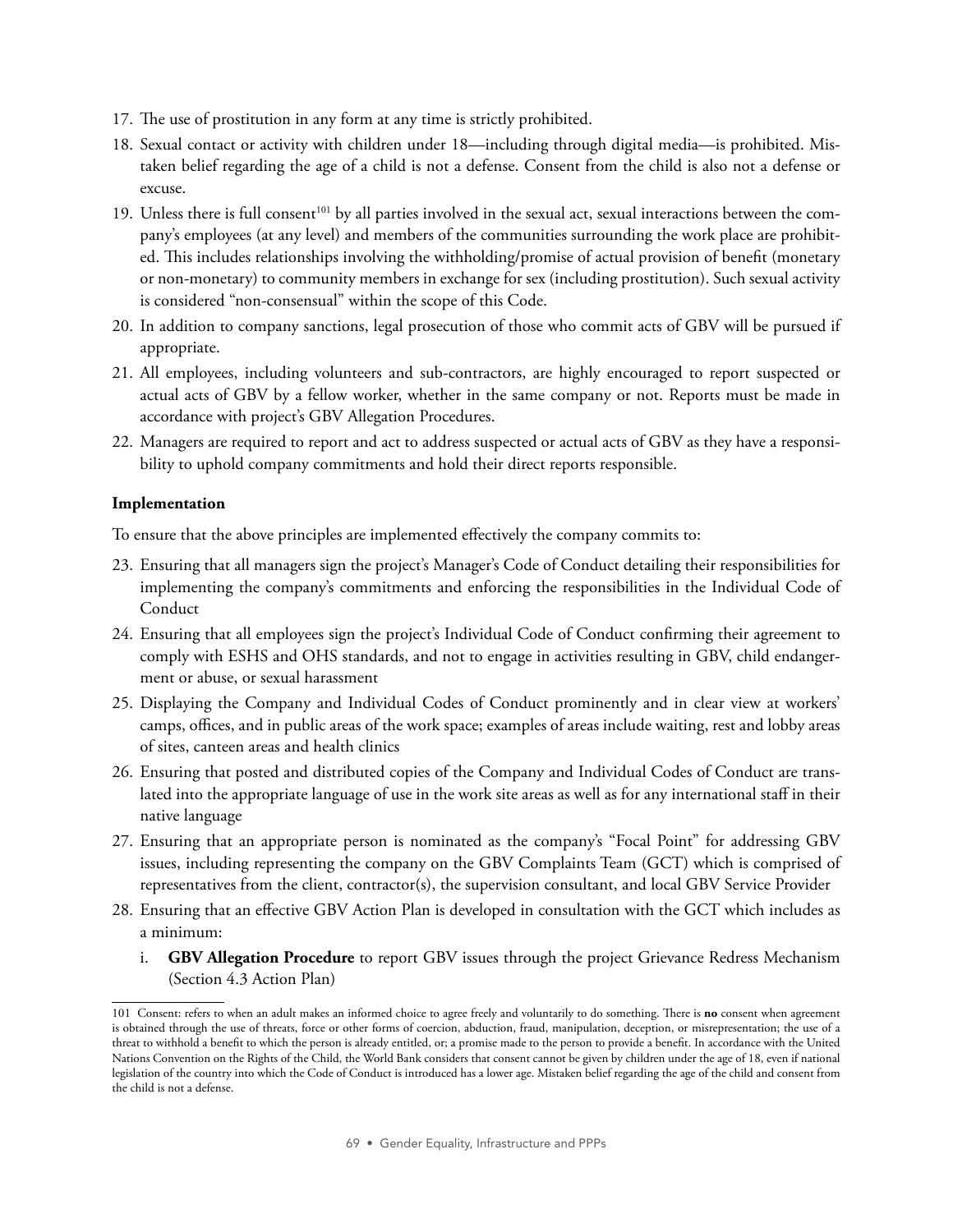- ii. **Accountability Measures** to protect confidentiality of all involved (Section 4.4 Action Plan), and
- iii. **Response Protocol** applicable to GBV survivors and perpetrators (Section 4.7 Action Plan)
- 29. Ensuring that the company effectively implements the agreed final GBV Action Plan, providing feedback to the GCT for improvements and updates as appropriate
- 30. Ensuring that all employees attend an induction training course prior to commencing work on site to ensure they are familiar with the company's commitments to ESHS and OHS standards, and the project's GBV Codes of Conduct
- 31. Ensuring that all employees attend a mandatory training course once a month for the duration of the contract starting from the first induction training prior to commencement of work to reinforce the understanding of the project's ESHS and OHS standards and the GBV Code of Conduct

*I do hereby acknowledge that I have read the foregoing Company Code of Conduct, and on behalf of the company agree to comply with the standards contained therein. I understand my role and responsibilities to support the project's OHS and ESHS standards, and to prevent and respond to GBV. I understand that any action inconsistent with this Company Code of Conduct or failure to act mandated by this Company Code of Conduct may result in disciplinary action.*

| Company name: |  |
|---------------|--|
|               |  |
| Signature:    |  |
| Printed Name: |  |
|               |  |
| Title:        |  |
|               |  |
| Date:         |  |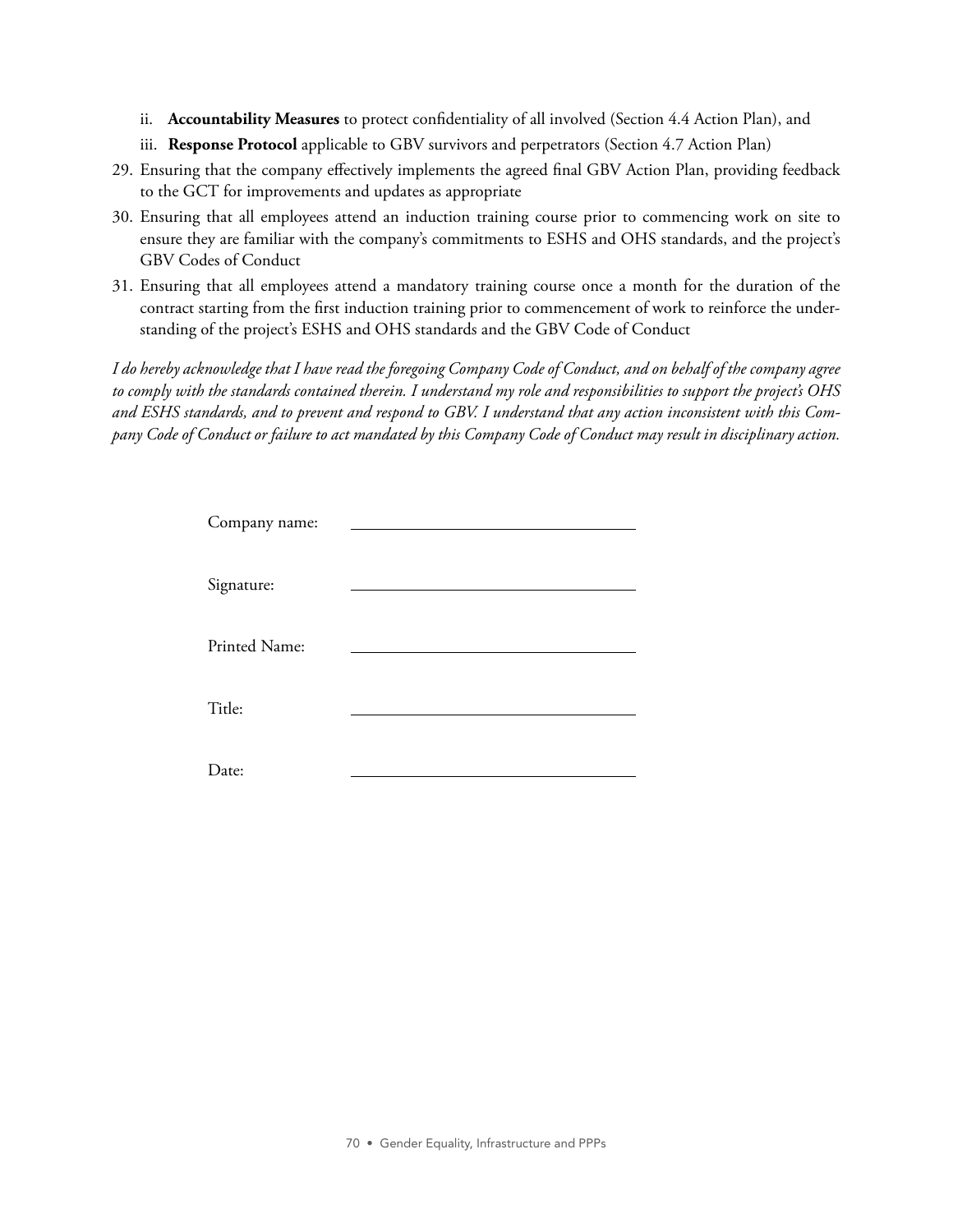## Manager's Code of Conduct Implementing ESHS and OHS Standards Preventing Gender-Based Violence

The company is committed to ensuring that the project is implemented in such a way which minimizes any negative impacts on the local environment, communities, and its workers. This will be done by respecting the environmental, social, health and safety (ESHS) standards, and ensuring appropriate occupational health and safety (OHS) standards are met. The company is also committed to creating and maintaining an environment where children under the age of 18 will be protected, and where Sexual Exploitation and Abuse (SEA) and sexual harassment have no place. Improper actions towards children, SEA and sexual harassment are acts of Gender-Based Violence (GBV) and as such will not be tolerated by any employee, sub-contractors, supplier, associate, or representative of the company.

Managers at all levels have a responsibility to uphold the company's commitment. Managers need to support and promote the implementation of the Company Code of Conduct. To that end, managers must adhere to this Manager's Code of Conduct and also to sign the Individual Code of Conduct. This commits them to supporting the implementation of the Contractor's Environmental and Social Management Plan (C-ESMP), the OHS Management Plan, and developing systems that facilitate the implementation of the GBV Action Plan.

Managers need to maintain a safe workplace, as well as a GBV-free environment at the workplace and in the local community. Their responsibilities to achieve this include but are not limited to:

#### **Implementation**

- 1. To ensure maximum effectiveness of the Company and Individual Codes of Conduct:
	- i. Prominently displaying the Company and Individual Codes of Conduct in clear view at workers' camps, offices, and in public areas of the work space. Examples of areas include waiting, rest and lobby areas of sites, canteen areas and health clinics.
	- ii. Ensuring all posted and distributed copies of the Company and Individual Codes of Conduct are translated into the appropriate language of use in the work site areas as well as for any international staff in their native language.
- 2. Verbally and in writing explain the Company and Individual Codes of Conduct to all staff.
- 3. Ensure that:
	- i. All direct reports sign the Individual Code of Conduct, including acknowledgment that they have read and agree with the Code of Conduct.
	- ii. Staff lists and signed copies of the Individual Code of Conduct are provided to the OHS Manager, the GBV Complaints Team (GCT), and the client.
	- iii. Participate in training and ensure that staff also participate as outlined below.
	- iv. Put in place a mechanism for staff to:
		- a. report concerns on ESHS or OHS compliance; and,
		- b. confidentially report GBV incidents through the Grievance Redress Mechanism (GRM)
	- v. Staff are encouraged to report suspected or actual ESHS, OHS, GBV issues, emphasizing the staff's responsibility to the Company and the country hosting their employment, and emphasizing the respect for confidentiality.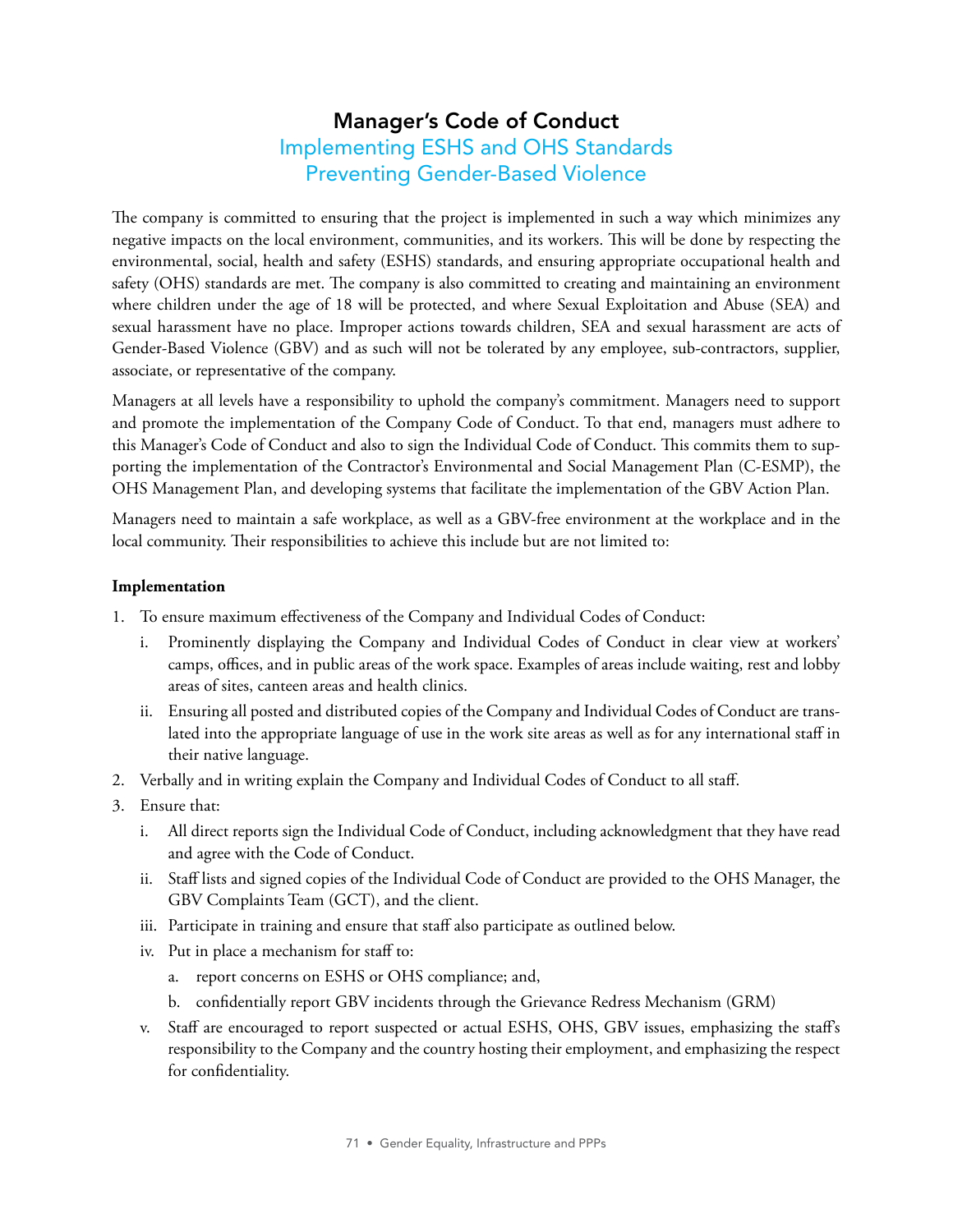- 4. In compliance with applicable laws and to the best of your abilities, prevent perpetrators of sexual exploitation and abuse from being hired, re-hired or deployed. Use background and criminal reference checks for all employees nor ordinarily resident in the country where the works are taking place.
- 5. Ensure that when engaging in partnership, sub-contractor, supplier or similar agreements, these agreements:
	- i. Incorporate the ESHS, OHS, GBV Codes of Conduct as an attachment
	- ii. Include the appropriate language requiring such contracting entities and individuals, and their employees and volunteers, to comply with the Individual Codes of Conduct
	- iii. Expressly state that the failure of those entities or individuals, as appropriate, to ensure compliance with the ESHS and OHS standards, take preventive measures against GBV, to investigate allegations thereof, or to take corrective actions when GBV has occurred, shall not only constitute grounds for sanctions and penalties in accordance with the Individual Codes of Conduct but also termination of agreements to work on or supply the project
- 6. Provide support and resources to the GCT to create and disseminate internal sensitization initiatives through the awareness-raising strategy under the GBV Action Plan.
- 7. Ensure that any GBV complaint warranting police action is reported to the police, the client and the World Bank immediately.
- 8. Report and act in accordance with the agreed response protocol any suspected or actual acts of GBV.
- 9. Ensure that any major ESHS or OHS incidents are reported to the client and the supervision engineer immediately, non-major issues in accordance with the agreed reporting protocol.
- 10. Ensure that children under the age of 18 are not present at the construction site, or engaged in any hazardous activities.

#### **Training**

11. The managers are responsible to:

- i. Ensure that the OHS Management Plan is implemented, with suitable training required for all staff, including sub-contractors and suppliers, and
- ii. Ensure that staff have a suitable understanding of the C-ESMP and are trained as appropriate to implement the C-ESMP requirements
- 12. All managers are required to attend an induction manager training course prior to commencing work on site to ensure that they are familiar with their roles and responsibilities in upholding the GBV elements of these Codes of Conduct. This training will be separate from the induction training course required of all employees and will provide managers with the necessary understanding and technical support needed to begin to develop the GBV Action Plan for addressing GBV issues.
- 13. Managers are required to attend and assist with the project facilitated monthly training courses for all employees. Managers will be required to introduce the trainings and announce the self-evaluations, including collecting satisfaction surveys to evaluate training experiences and provide advice on improving the effectiveness of training.
- 14. Ensure that time is provided during work hours and that staff prior to commencing work on site attend the mandatory project facilitated induction training on
	- i. OHS and ESHS; and,
	- ii. GBV required of all employees.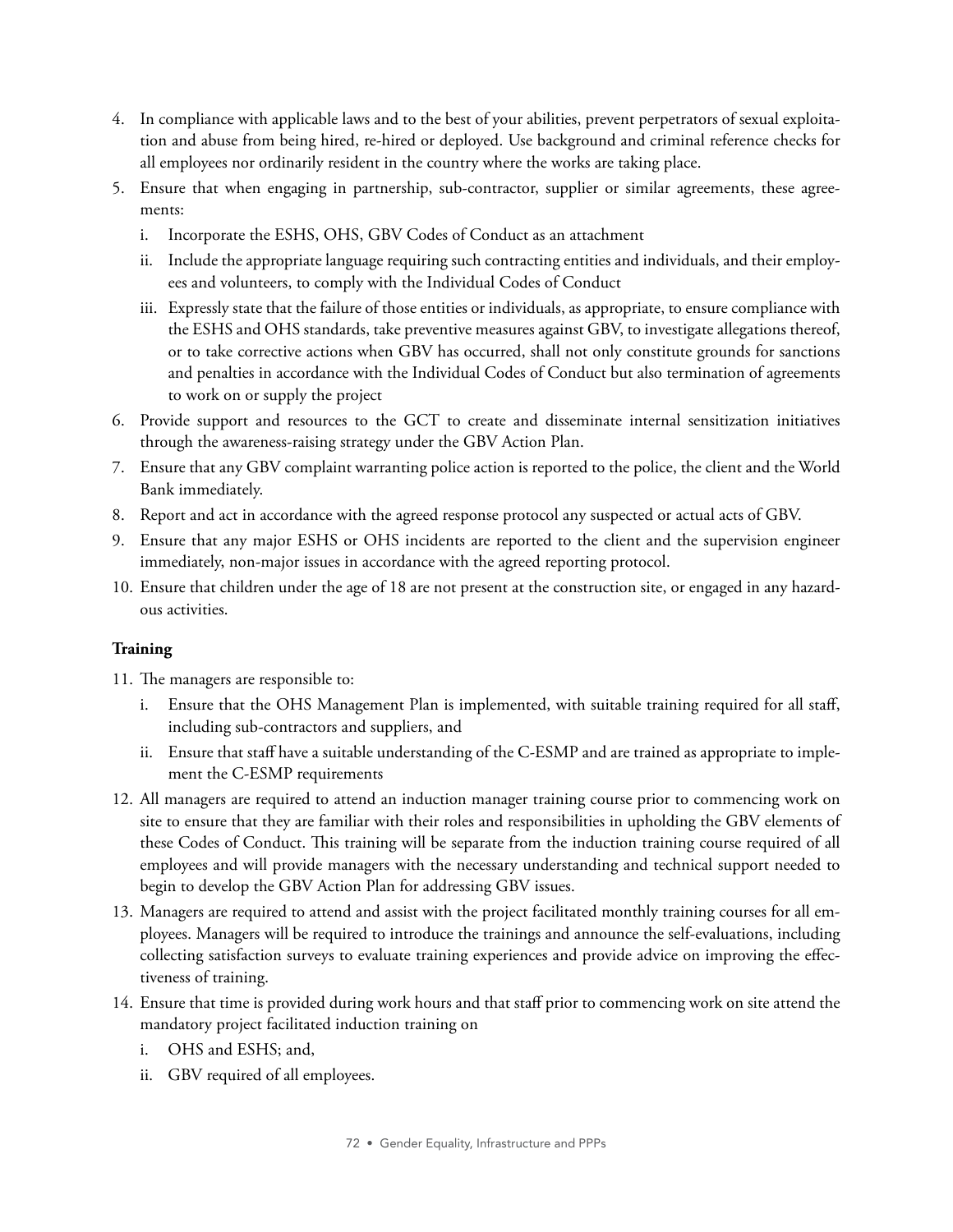15. During civil works, ensure that staff attend ongoing OHS and ESHS training, as well as the monthly mandatory refresher training course required of all employees to on GBV.

#### **Response**

- 16. Managers will be required to take appropriate actions to address any ESHS or OHS incidents.
- 17. Regarding GBV:
	- i. Provide input to the GBV Allegation Procedures and Response Protocol developed by the GCT as part of the final cleared GBV Action Plan.
	- ii. Once adopted by the Company, managers will uphold the Accountability Measures set forth in the GBV Action Plan to maintain the confidentiality of all employees who report or (allegedly) perpetrate incidences of GBV (unless a breach of confidentiality is required to protect persons or property from serious harm or where required by law).
	- iii. If a manager develops concerns or suspicions regarding any form of GBV by one of his/her direct reports, or by an employee working for another contractor on the same work site, s/he is required to report the case using the GRM.
	- iv. Once a sanction has been determined, the relevant manager(s) is/are expected to be personally responsible for ensuring that the measure is effectively enforced, within a maximum timeframe of 14 days from the date on which the decision to sanction was made by the GCT.
	- v. If a Manager has a conflict of interest due to personal or familial relationships with the survivor and/or perpetrator, he/she must notify the Company and the GCT. The Company will be required to appoint another manager without a conflict of interest to respond to complaints.
	- vi. Ensure that any GBV issue warranting Police action is reported to the Police, the client and the World Bank immediately.
- 18. Managers failing to address ESHS or OHS incidents, or failing to report or comply with the GBV provisions may be subject to disciplinary measures to be determined and enacted by the Company's CEO, Managing Director or equivalent highest-ranking manager. Those measures may include:
	- i. Informal warning
	- ii. Formal warning
	- iii. Additional training
	- iv. Loss of up to one week's salary
	- v. Suspension of employment (without payment of salary), for a minimum period of one month up to a maximum of six months
	- vi. Termination of employment
- 19. Ultimately, failure to effectively respond to ESHS, OHS, and GBV cases on the work site by the company's managers or CEO may provide grounds for legal actions by authorities.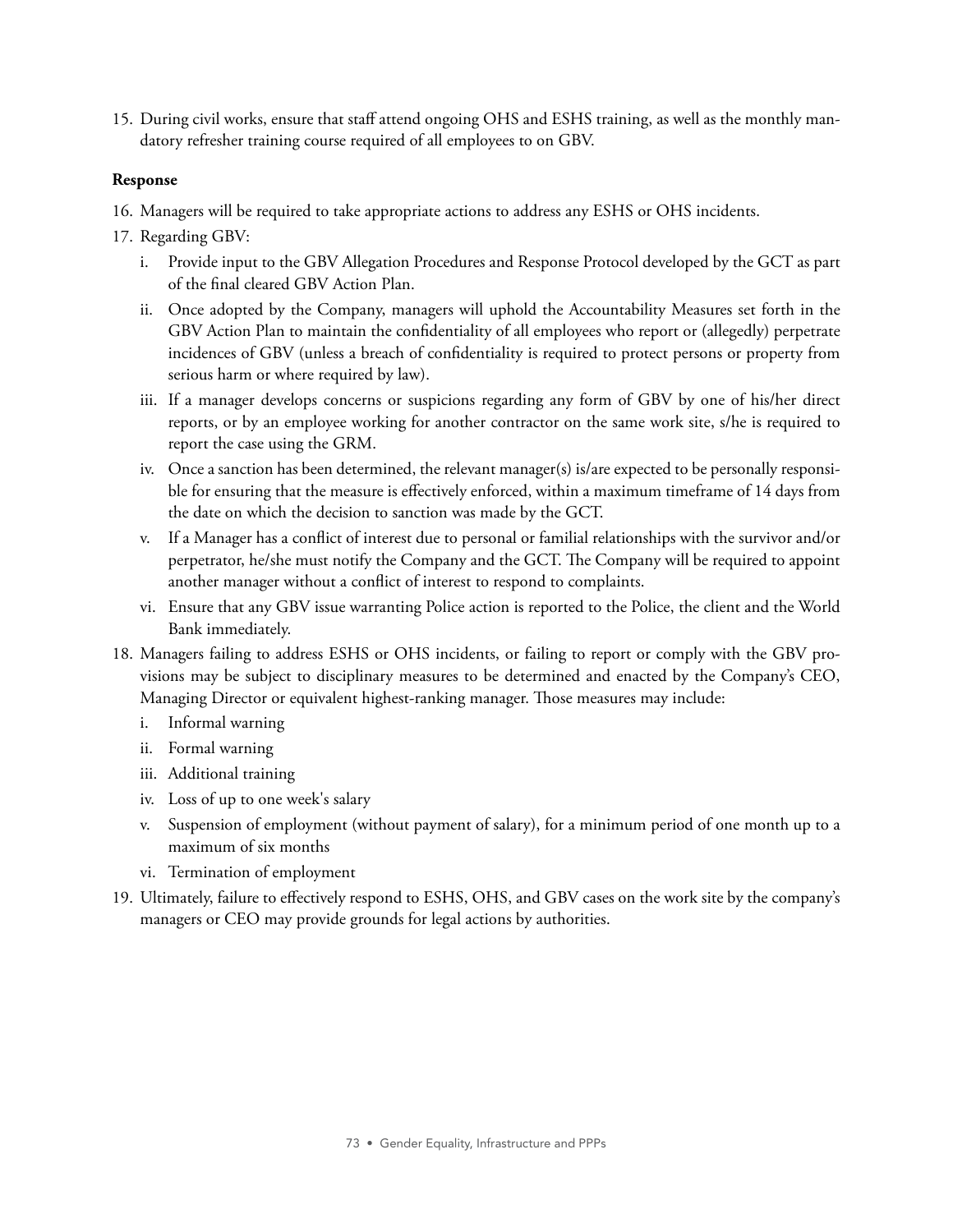*I do hereby acknowledge that I have read the foregoing Manager's Code of Conduct, do agree to comply with the standards contained therein and understand my roles and responsibilities to prevent and respond to ESHS, OHS, and GBV requirements. I understand that any action inconsistent with this Manager's Code of Conduct or failure to act mandated by this Manager's Code of Conduct may result in disciplinary action.*

| Signature:    |  |
|---------------|--|
|               |  |
| Printed Name: |  |
|               |  |
| Title:        |  |
|               |  |
| Date:         |  |
|               |  |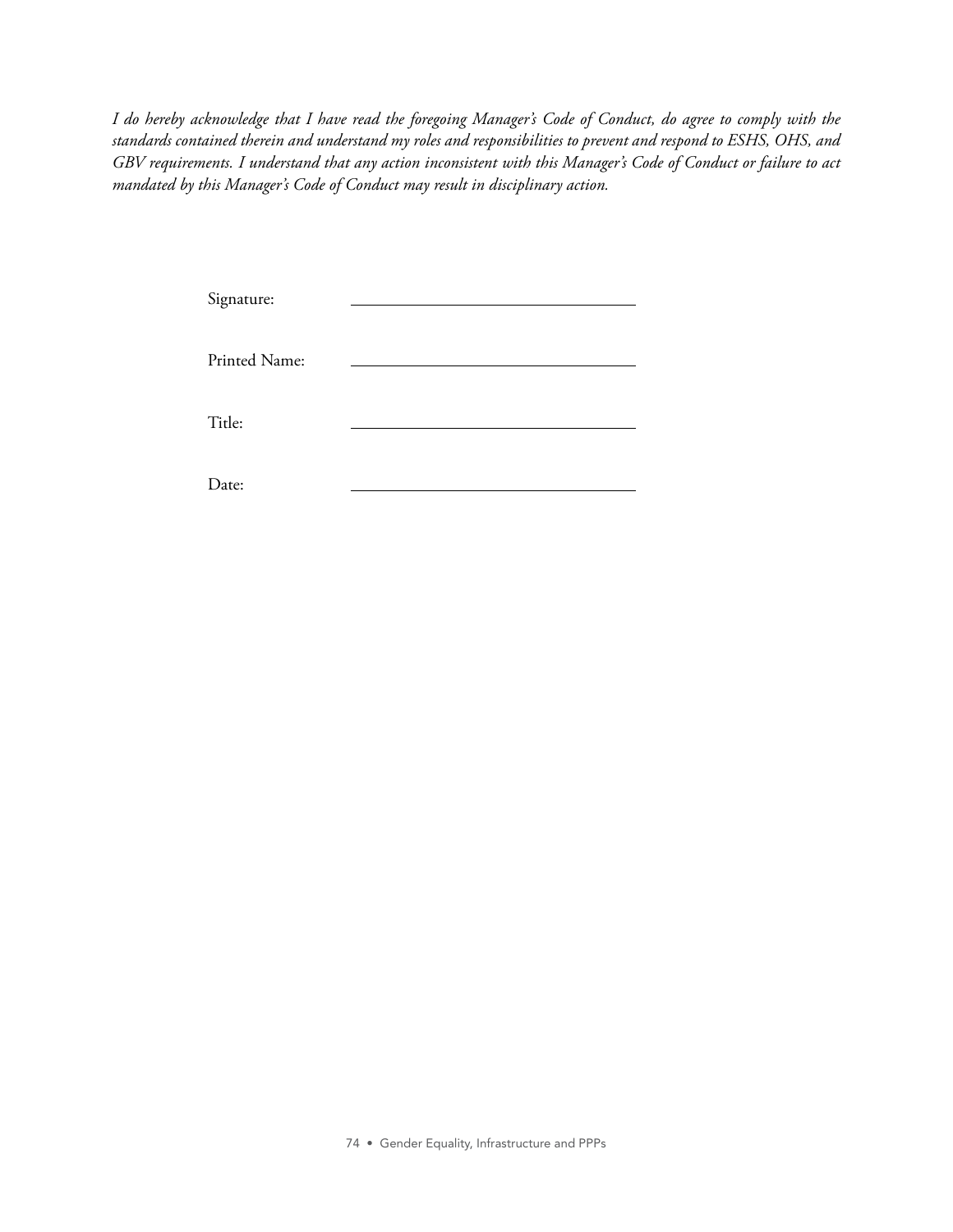## Individual Code of Conduct

## Implementing ESHS and OHS Standards Preventing Gender-Based Violence

I, \_\_\_\_\_\_\_\_\_\_\_\_\_\_\_\_\_\_\_\_\_\_\_\_\_\_\_\_\_\_, acknowledge that adhering to Environmental, Social, Health and Safety (ESHS) standards, following the project's Occupational Health and Safety (OHS) requirements, and preventing Gender-Based Violence (GBV) is important.

The Company considers that failure to follow ESHS and OHS standards, or to partake in activities constituting GBV—be it at the work site, the work site surroundings, workers' camps, or in the surrounding communities constitute acts of gross misconduct and are therefore grounds for sanctions, penalties or potential termination of employment. Prosecution by the police of those who commit GBV may be pursued if appropriate.

I agree that while working on the project I will:

- 1. Consent to a police background check
- 2. Attend and actively partake in training courses related to ESHS, OHS, and GBV as requested by my employer
- 3. Wear my personal protective equipment (PPE) at all times when at the work site or engaged in project-related activities
- 4. Take all practical steps to implement the contractor's environmental and social management plan (C-ES-MP)
- 5. Implement the OHS Management Plan
- 6. Adhere to a zero-alcohol policy during work activities, and refrain from the use of narcotics or other substances that can impair faculties at all times
- 7. Treat women, children (persons under the age of 18), and men with respect regardless of race, color, language, religion, political or other opinion, national, ethnic or social origin, property, disability, birth or other status
- 8. Not use language or behavior towards women, children or men that is inappropriate, harassing, abusive, sexually provocative, demeaning or culturally inappropriate
- 9. Not sexually exploit or abuse project beneficiaries and members of the surrounding communities
- 10. Not engage in sexual harassment of work personnel and staff—for instance, making unwelcome sexual advances, requests for sexual favors, and other verbal or physical conduct of a sexual nature is prohibited; for example: looking somebody up and down; kissing, howling or smacking sounds; hanging around somebody; whistling and catcalls; in some instances, giving personal gifts
- 11. Not engage in sexual favors—for instance, making promises of favorable treatment (e.g., promotion), threats of unfavorable treatment (e.g., loss of job) or payments in kind or in cash, dependent on sexual acts—or other forms of humiliating, degrading or exploitative behavior
- 12. Not use prostitution in any form at any time
- 13. Not participate in sexual contact or activity with children under the age of 18, including grooming or contact through digital media—mistaken belief regarding the age of a child is not a defense; consent from the child is also not a defense or excuse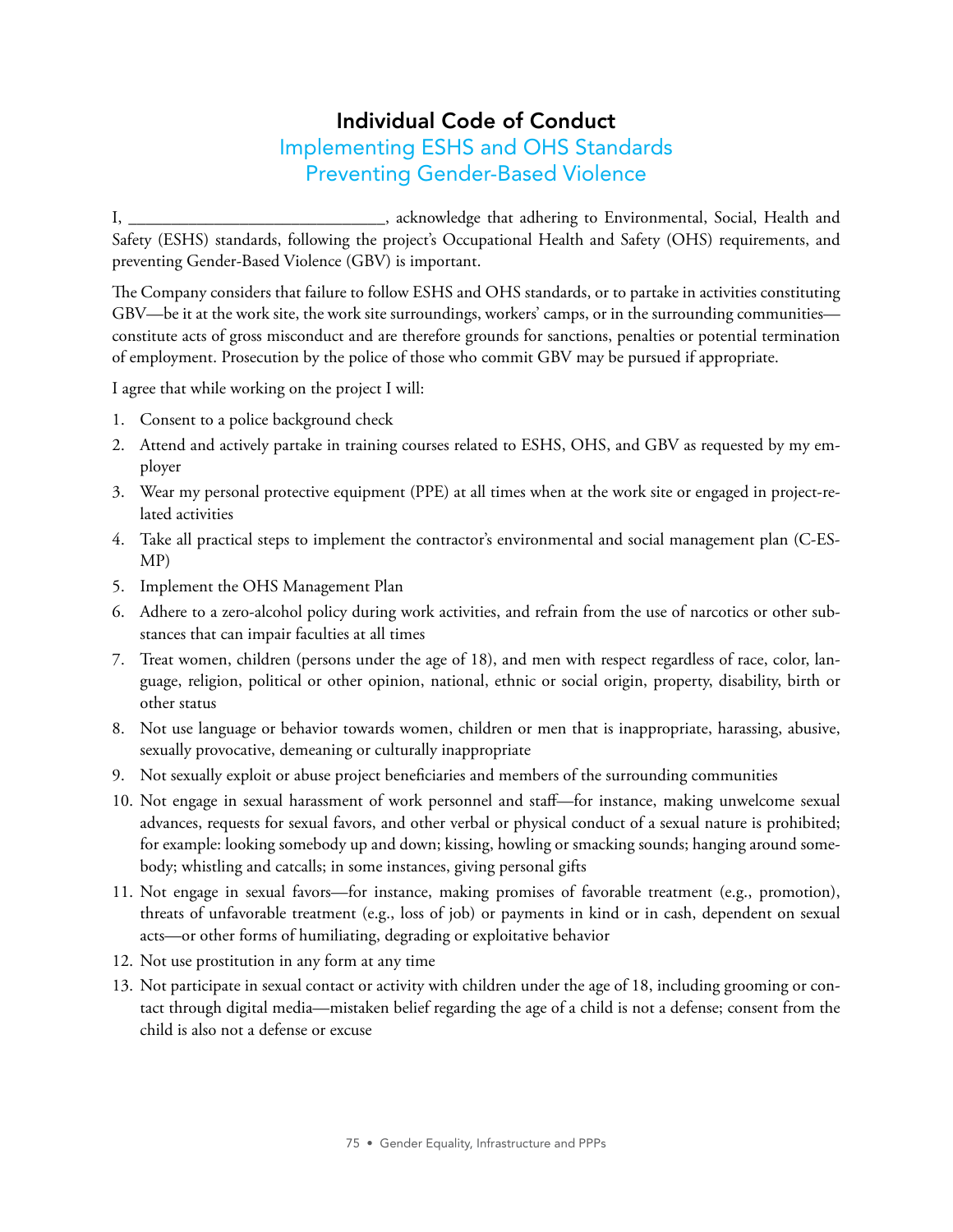- 14. Not have sexual interactions with members of the surrounding communities unless there is the full con- $\text{sent}^{102}$  by all parties involved, including relationships involving the withholding or promise of actual provision of benefit (monetary or non-monetary) to community members in exchange for sex (including prostitution)—such sexual activity is considered "non-consensual" within the scope of this Code
- 15. Consider reporting through the GRM or to my manager any suspected or actual GBV by a fellow worker, whether employed by my company or not, or any breaches of this Code of Conduct

#### **Regarding children under the age of 18, I will:**

- 16. Bring to the attention of my manager the presence of any children on the construction site or engaged in hazardous activities
- 17. Ensure that another adult is present when working in the proximity of children wherever possible
- 18. Not invite unaccompanied children unrelated to my family into my home, unless they are at immediate risk of injury or in physical danger
- 19. Not use any computers, mobile phones, video and digital cameras or any other medium to exploit or harass children or to access child pornography (see also "Use of children's images for work related purposes" below)
- 20. Refrain from physical punishment or discipline of children
- 21. Refrain from hiring children for domestic or other labor below the minimum age of 14 unless national law specifies a higher age, or which places them at significant risk of injury
- 22. Comply with all relevant local legislation, including labor laws in relation to child labor and World Bank's safeguard policies on child labor and minimum age
- 23. Take appropriate caution when photographing or filming children (See Annex 2 for details)

#### **Use of children's images for work-related purposes**

When photographing or filming a child for work related purposes, I must:

- 24. Assess and endeavor to comply with local traditions or restrictions for reproducing personal images before photographing or filming
- 25. Obtain informed consent from the child and a parent or guardian of the child before photographing or filming; in addition, I must explain how the photograph or film will be used
- 26. Ensure photographs, films, videos and DVDs present children in a dignified and respectful manner and not in a vulnerable or submissive manner—children should be adequately clothed and not in poses that could be seen as sexually suggestive
- 27. Ensure images are honest representations of the context and the facts
- 28. Ensure file labels do not reveal identifying information about a child when sending images electronically

<sup>102</sup> **Consent:** refers to when an adult makes an informed choice to agree freely and voluntarily to do something. There is **no** consent when agreement is obtained through the use of threats, force or other forms of coercion, abduction, fraud, manipulation, deception, or misrepresentation; the use of a threat to withhold a benefit to which the person is already entitled, or; a promise made to the person to provide a benefit. In accordance with the United Nations Convention on the Rights of the Child, the World Bank considers that consent cannot be given by children under the age of 18, even if national legislation of the country into which the Code of Conduct is introduced has a lower age. Mistaken belief regarding the age of the child and consent from the child is not a defense.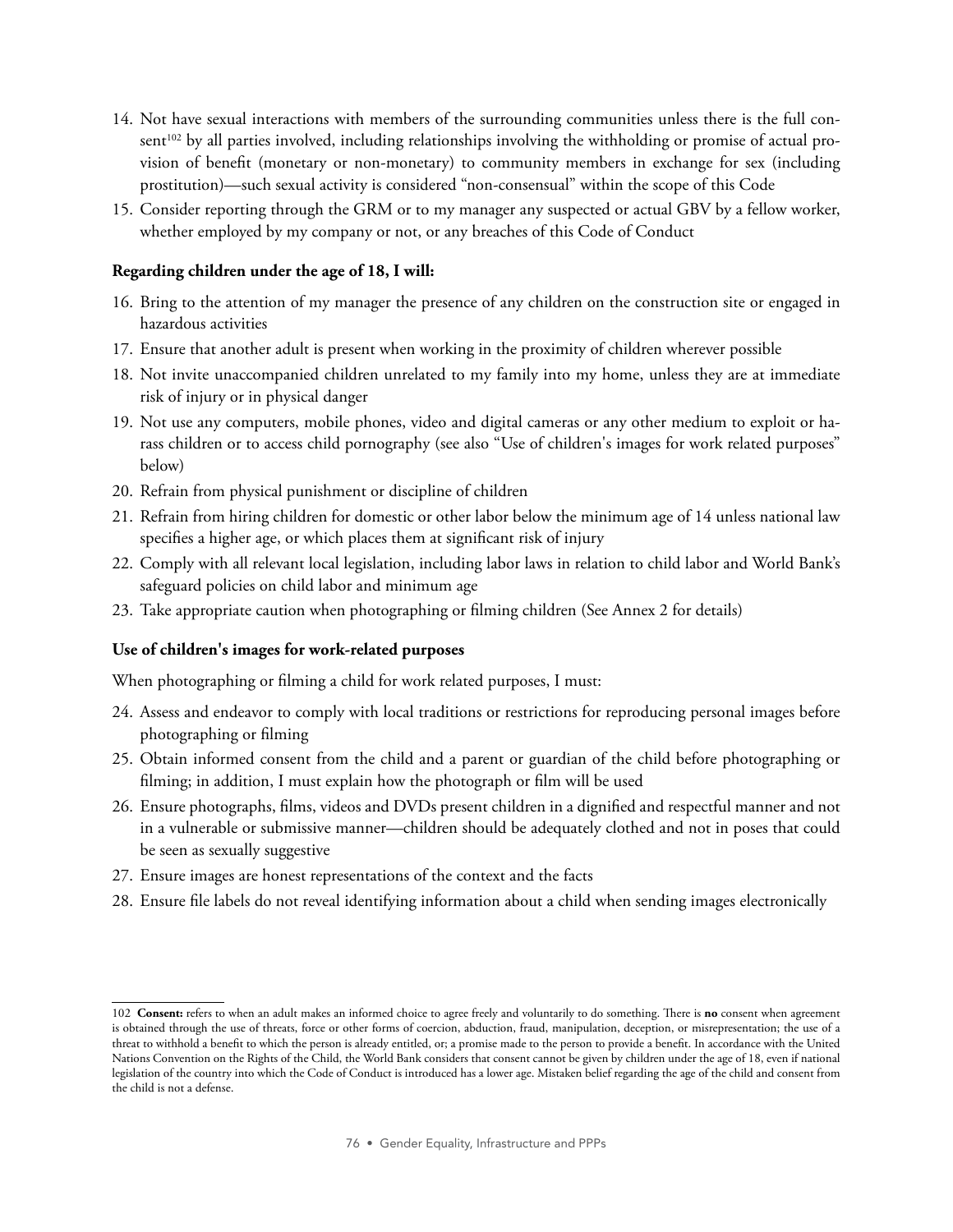#### **Sanctions**

I understand that if I breach this Individual Code of Conduct, my employer will take disciplinary action which could include:

- 1. Informal warning
- 2. Formal warning
- 3. Additional training
- 4. Loss of up to one week's salary
- 5. Suspension of employment (without payment of salary), for a minimum period of one month up to a maximum of six months
- 6. Termination of employment
- 7. Report to the Police if warranted

*I understand that it is my responsibility to ensure that the environmental, social, health and safety standards are met; that I will adhere to the occupational health and safety management plan; that I will avoid actions or behaviors that could be construed as GBV. Any such actions will be a breach this Individual Code of Conduct. I do hereby acknowl*edge that I have read the foregoing Individual Code of Conduct, do agree to comply with the standards contained *therein and understand my roles and responsibilities to prevent and respond to ESHS, OHS, GBV issues. I understand that any action inconsistent with this Individual Code of Conduct or failure to act mandated by this Individual Code of Conduct may result in disciplinary action and may affect my ongoing employment.* 

| Signature:    |  |
|---------------|--|
| Printed Name: |  |
| Title:        |  |
| Date:         |  |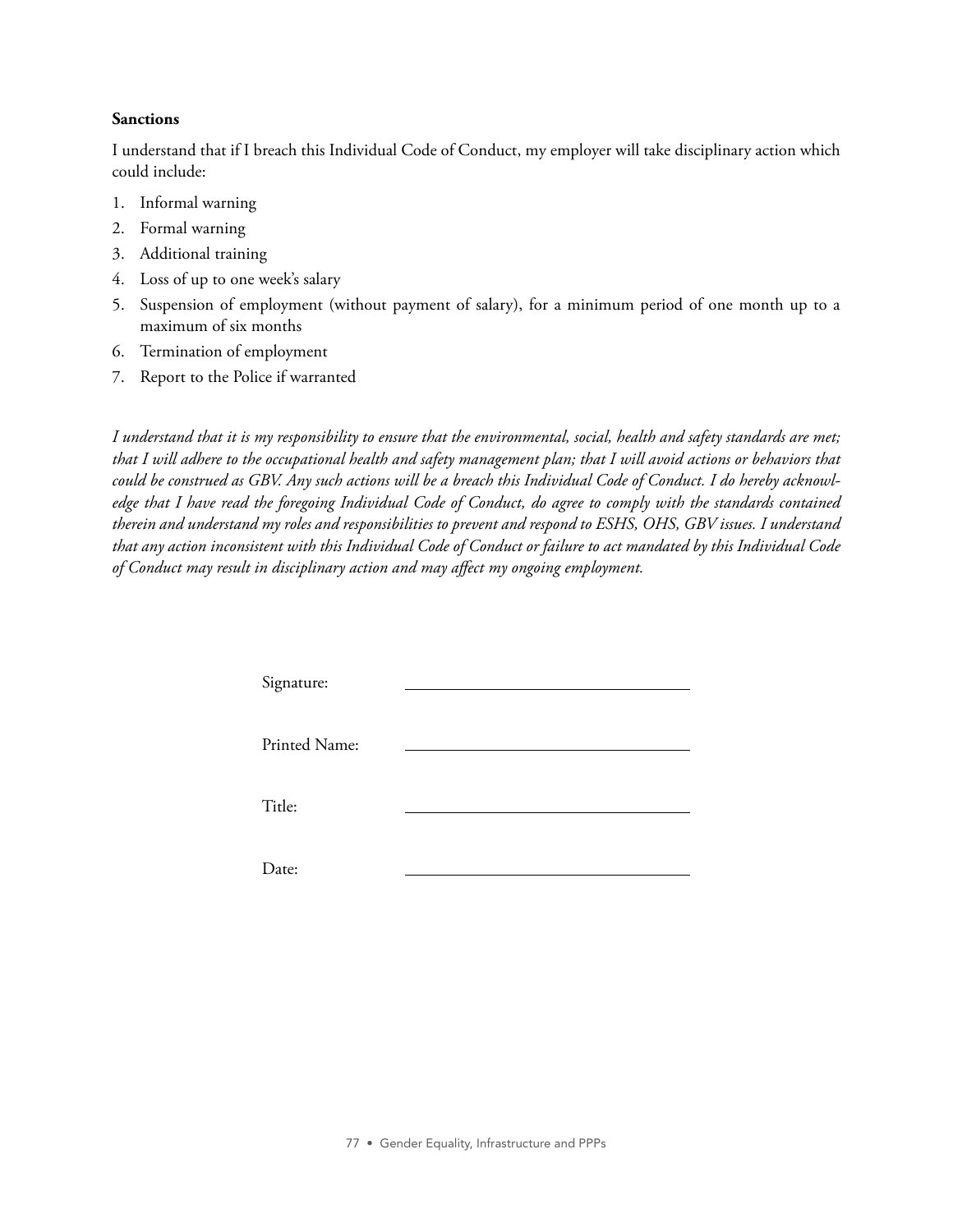78 • Gender Equality, Infrastructure and PPPs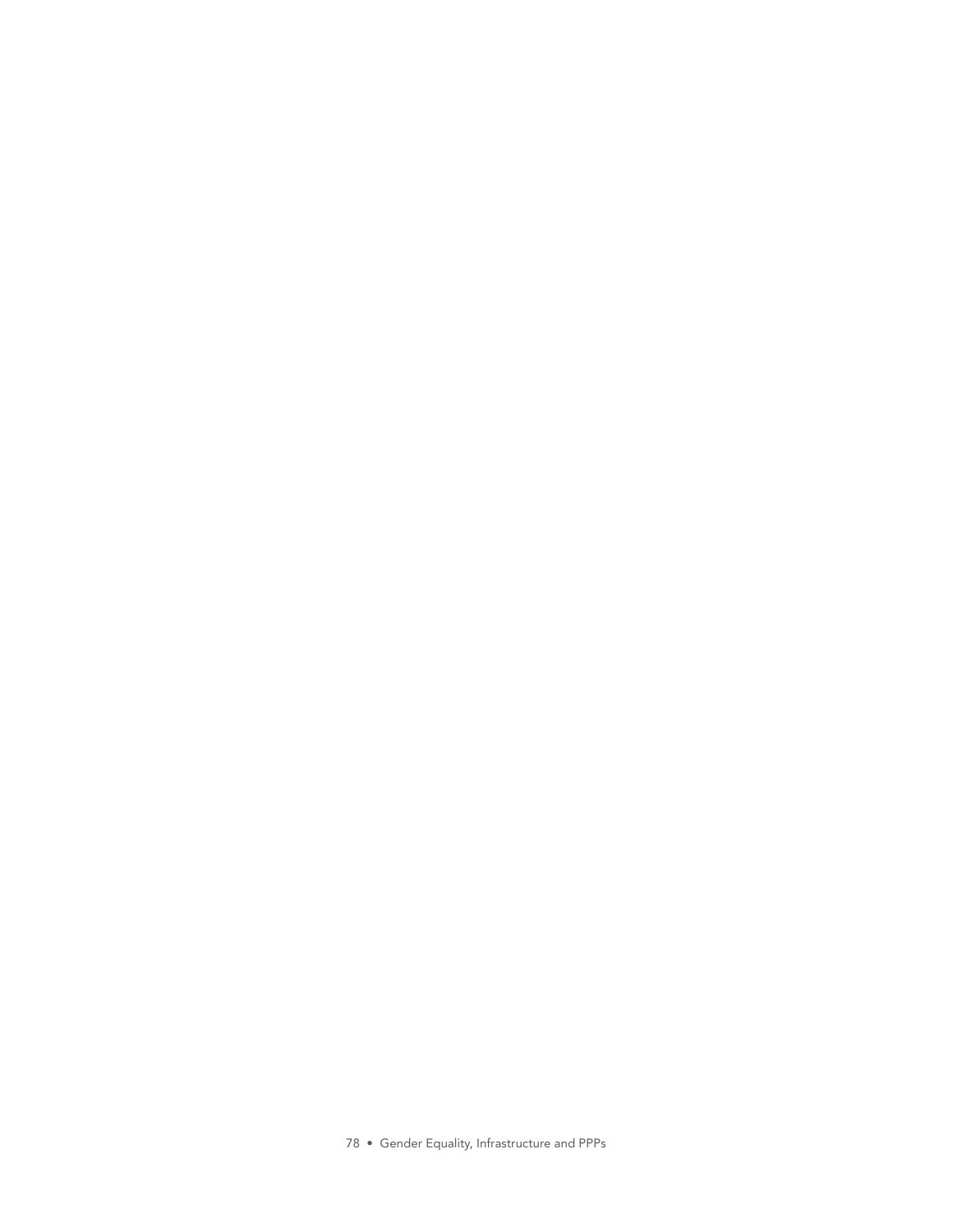